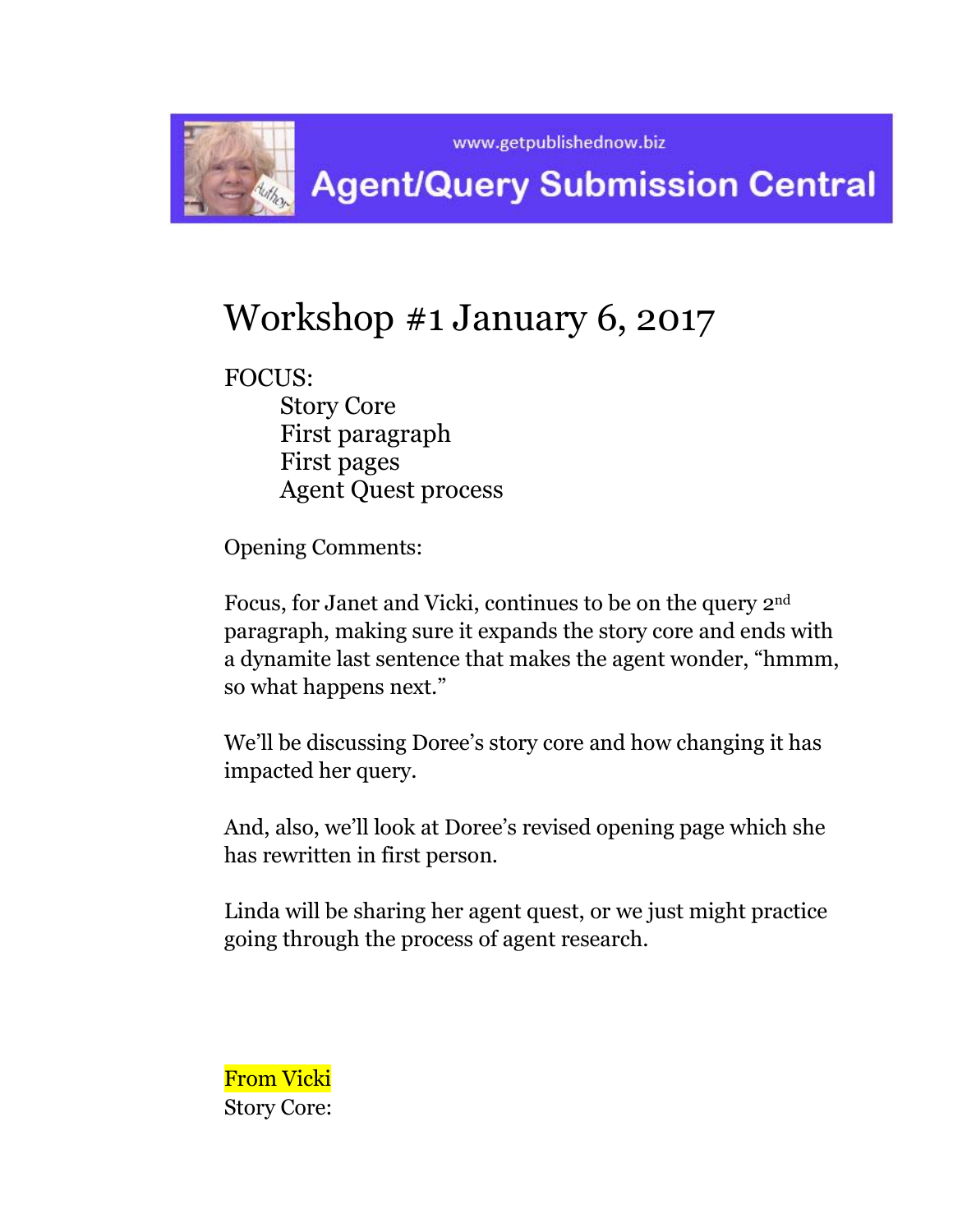Who is the story about: Sadie What does she want and why: Sadie wants to be a normal teenager. What stands in her way: Lack of self-esteem What is the terrible or else: Suicide Born with cerebral palsy, Sadie is used to hiding. Taunted by her peers, they cruelly laugh at the "cripple geek" as she slithers by. Until Finn, a British exchange student, look's past her shyness. With Finn, Sadie finds laughter, learns to cheat at poker, and harmonizes on her original songs. When the school year ends Finn returns home. He vows to return for holiday, but Sadie's convinced she'll never see him again. Sent to her grandmother's Catskill Mountain house for the summer, Sadie decides the isolated setting is the perfect refuge to end her life. But, in the forest, as at school, Sadie senses someone watches.

After swallowing enough pills to kill a giant, Sadie wakes dazed, with strange crystals in her lap, wondering why her suicide failed. Soon she comes face to face with her stalker, Devilia, a hand-sized fairy, prepared to attack her. Like Sadie, Devilia struggles to fit into a world where she doesn't belong. A tentative friendship evolves, and before school starts Sadie agrees to allow Devilia to live with her in the city. Although Devilia promises not to leave Sadie's room, she disobeys. On a field trip to the Natural History Museum, Devilia lures hundreds of butterflies to land on Sadie, lifting her long skirt to reveal her disability. The event becomes a viral sensation. Humiliated beyond despair, Sadie feels even more of a freak. But Finn thinks it's cool, and confesses how much he wished he had been there for her. He reveals that he's helping a mate sell "merchandise" so he can make money to visit her. Sadie perceives there's more to Finn's story than she's being told. Sensing danger Sadie begs him to stop. His response is "no worries." Sadie convinces Devilia to help Finn in person, and ASAP. Although terrified the cyberworld might kill her, Devilia agrees and conjures powerful fairy magic to email herself to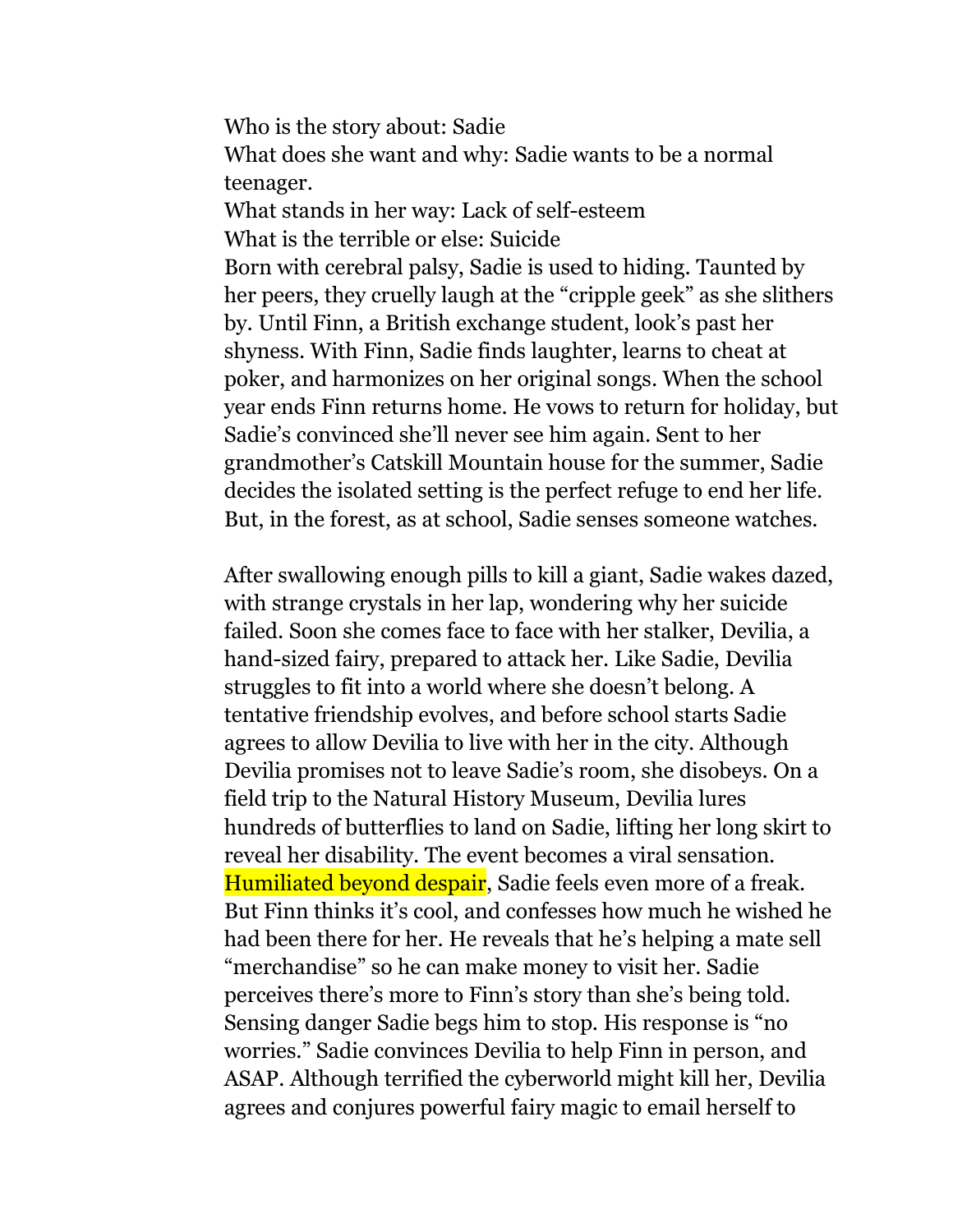Finn. Sadie waits and waits, but hears nothing from Devilia, or Finn whom she messages endlessly. Finn is gone. Devilia is gone. And without them in her life, Sadie wants to be gone as well.

My YA novel, "Crooked" is complete at 75,000 words. I'm a member of SCBWI, attend writers' conferences and workshops, and have participated with a writer's group since 2004.

## Revision suggestions.

About single vs double spacing. Beware of OLD information for snail mail, not digital submission.

Questions about crystals and Devilia poised to attack. Not clear about meaning or need to be in this query since crystals are not brought into the story. Neither is Devilia being anything but curious and mischievous.

Question: does she wonder if the fairy is in her mind. How does she view Devilia. Residual effect of the pills. Is she real or not. Paranoia of someone always watching her.

Nice to add in her reaction to Devilia. Was she the watcher. Sadie's reaction. Creature she sees before her. Watcher. She wasn't imaging it after all.

About slithers. Stumbling? Rocked by. Lurching. Swaying. Lurching gait.

Why is she afraid of the energy of the cyber world? Does it disrupt her "other worldly" energy? Disruptive force. Doesn't meld well with electronics. Her magic is non compatible with electronics' disruptive forces.

#### Comments:

Born with cerebral palsy, Sadie is used to hiding. Taunted by her peers, they cruelly laugh at the "cripple geek" as she slithers by. Until Finn, a British exchange student, look's past her shyness. With Finn, Sadie finds laughter, learns to cheat at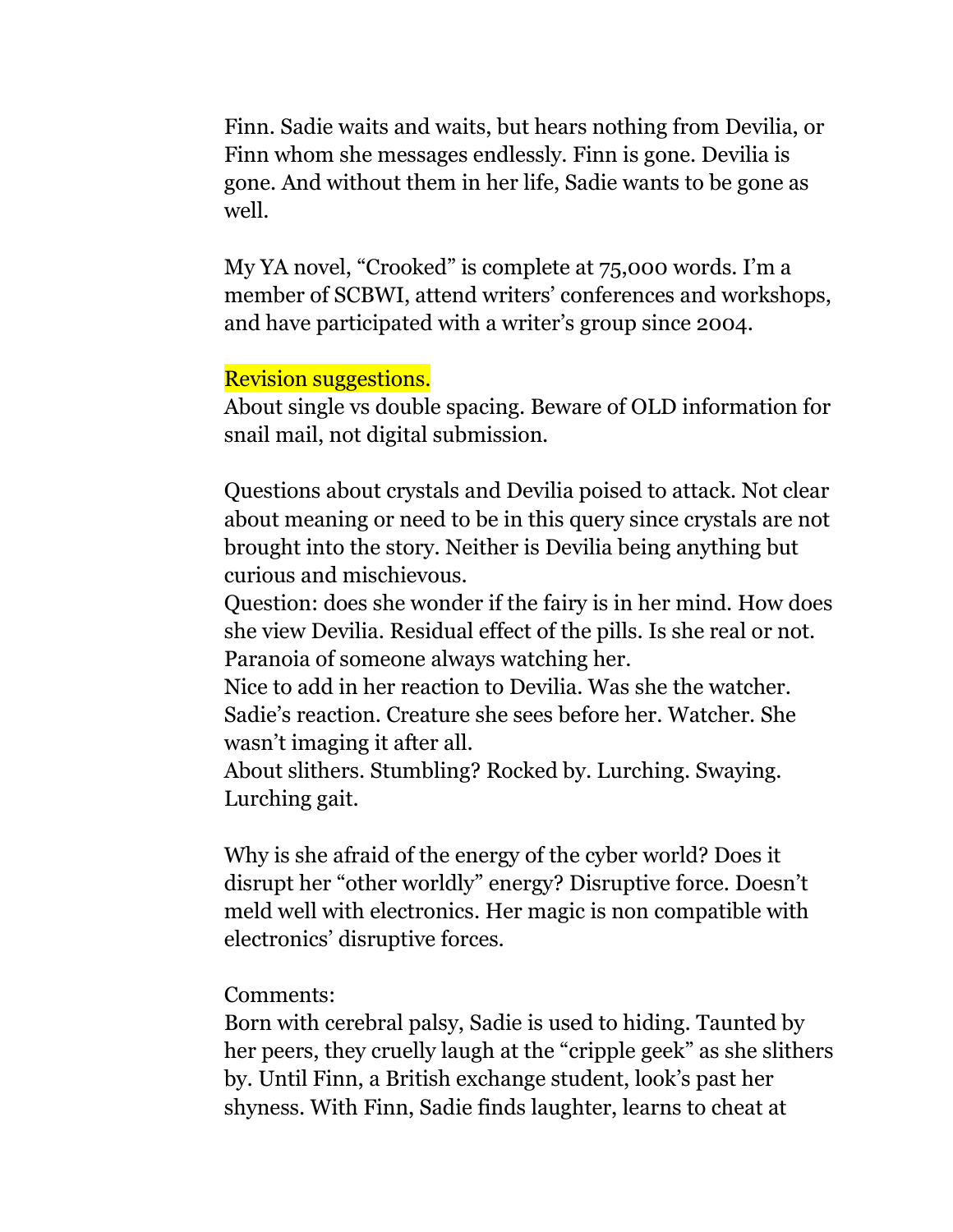poker, and harmonizes on her original songs. When the school year ends Finn returns home. He vows to return for holiday *(specify what holiday and when) ,* but Sadie's convinced she'll never see him again. Sent to her grandmother's Catskill Mountain house for the summer, Sadie decides the isolated setting is the perfect refuge to end her life. But, in the forest, as at school, Sadie senses someone watches.

After swallowing enough pills to kill a giant, Sadie wakes dazed, with strange crystals in her lap, wondering why her suicide failed. Soon she comes face to face with her stalker, Devilia, a hand-sized fairy, prepared to attack her. *Why?* Like Sadie, Devilia struggles to fit into a world where she doesn't belong. A tentative friendship evolves, and before school starts Sadie agrees to allow Devilia to live with her in the city. Although Devilia promises not to leave Sadie's room, she disobeys. On a field trip to the Natural History Museum Devilia lures hundreds of butterflies to land on Sadie, lifting her long skirt to reveal her disability. The event becomes a viral sensation. Humiliated beyond despair, Sadie feels even more of a freak. But Finn thinks it's cool, and confesses how much he wished he had been there for her. He reveals that he's helping a mate sell "merchandise" so he can make money to visit her. Sadie perceives there's more to Finn's story than she's being told. Sensing danger Sadie begs him to stop. His response is "no worries." Sadie convinces Devilia to help Finn in person, and ASAP. Although terrified the cyberworld might kill her, *Add something about how touching computers shock or hurt or transform her. Make the case of why she is afraid of the cyberworld. Big scary electronic monster.* Devilia agrees and conjures powerful fairy magic to email herself to Finn. Sadie waits and waits, but hears nothing from Devilia, or Finn whom she messages endlessly. Finn is gone. Devilia is gone. And without them in her life, Sadie wants to be gone as well. POWERFUL.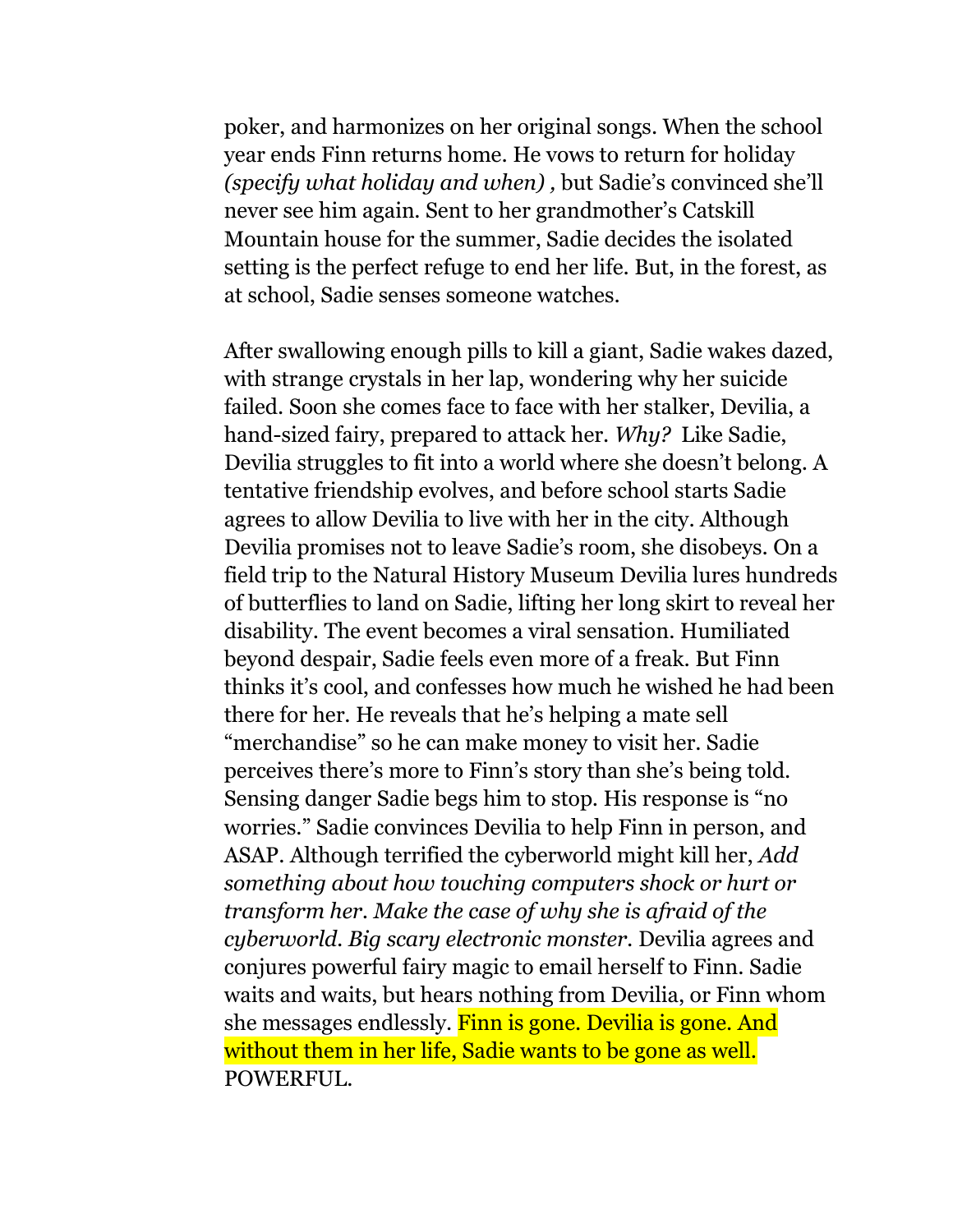My YA novel, "Crooked" is complete at 75,000 words. I'm a member of SCBWI, attend writers' conferences and workshops, and have participated with a writer's group since 2004.

## From Linda,

Homework was for agent research. Actually take the steps and begin to build your list, one agent at a time. No fudging. No kidding! Commit to clarity about who wants what and how. For practice:

FROM THE ATLANTA WRITING WORKSHOP: WD SPONSORED <https://atlantawritingworkshop.com/>

https://atlantawritingworkshop.com/Kristy Hunter at the Knight Agency.

Historical romance is one of the topics she's seeking.

Scroll down the page to read:

From Maria at Carvainis Agency. [maria@mariacarvainisagency.com](mailto:maria@mariacarvainisagency.com)

To Elizabeth Copps, one of her agents. Discovered on the agency site. They are really looking to expand. Suggest putting her name on letter as: To: Elizabeth Copps (also humor)

Make a list of agents and why you are sending to them. Three. Know the path you've taken.

#### From Doree~

You wrote: Story core: His life, his way. Why: His mother's acceptance of her disease and pending death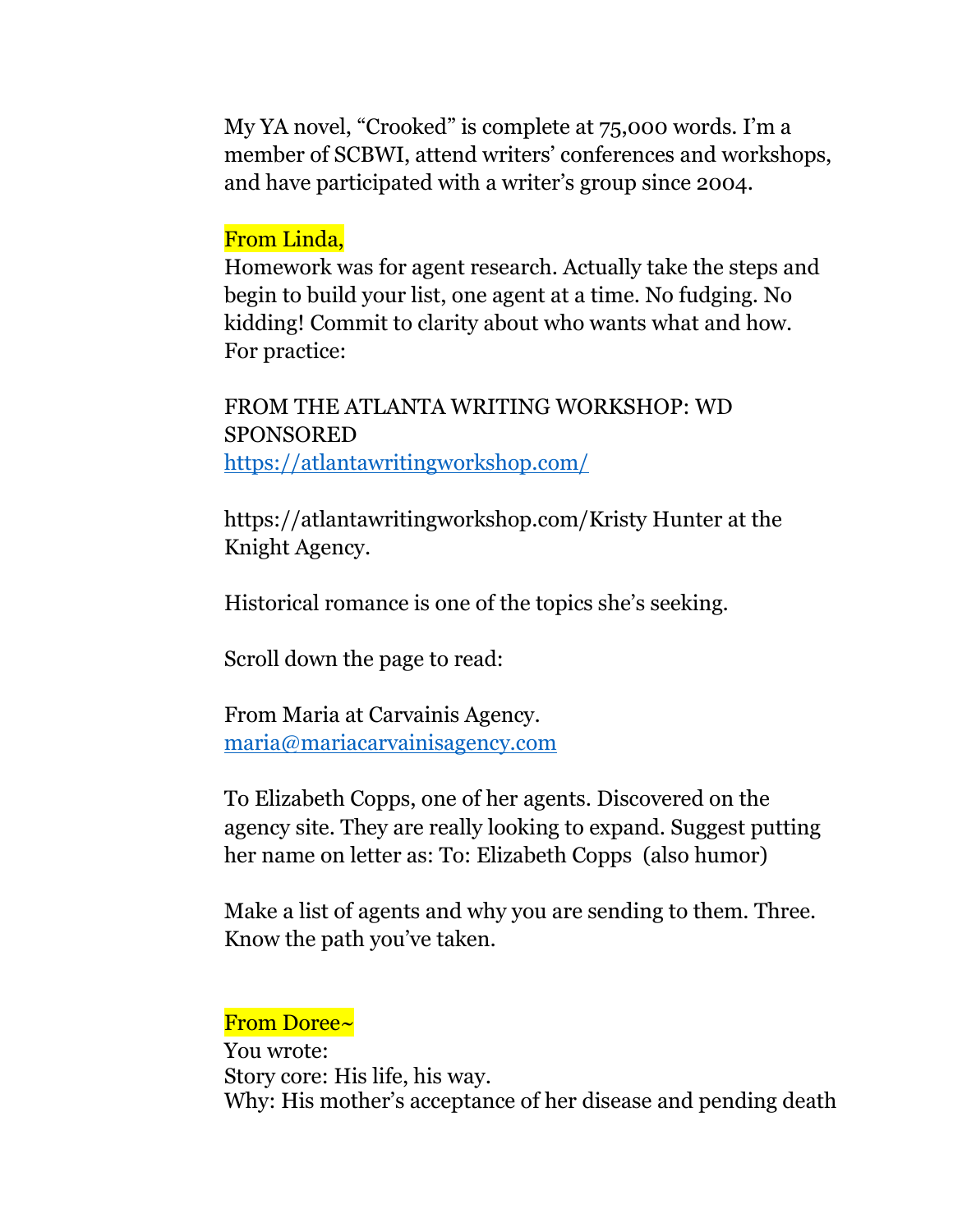What: How can he work toward a future while fighting what he can't control. The or else: Surviving his mother death in a confusing teenager's world Core: Self Preservation Subject: His life, his way.

Suggest you simplify this to clarify your story core:

Story core: (identifies what is to follow. Does not require any comments.) **Who** is your main character? Levi. **What** does he want? Status quo. **Why** does he want it? the only way he thinks he can survive. **What** stands in his way? Moms choice. **What** is the terrible or else that might occur if he doesn't get what he wants? Admission of failure resulting in suicide.

If you decide to change your story, then be sure you change your story core accordingly. Regardless, stay focused, 100% on the core elements of who, what why, why not and the "or else." This will help you stay on track.

**Who:** Levi Yokum **What does he want?** Status quo? **Why:** For security, peace of mind? **Why** stands in his way?

**The terrible or else**: When you don't hone in on your story core and stick to it, your story wanders because your compass/map has shifted and doesn't help guide you.

Subject: His life, his way.

When seventeen-year-old Levi Yokum learns that his mother is dying, life goes from status quo to **erosion.** As she fades, Levi battles his own reality. He has to shed his youthful outlook and prepare to live without his mother's guidance and security. His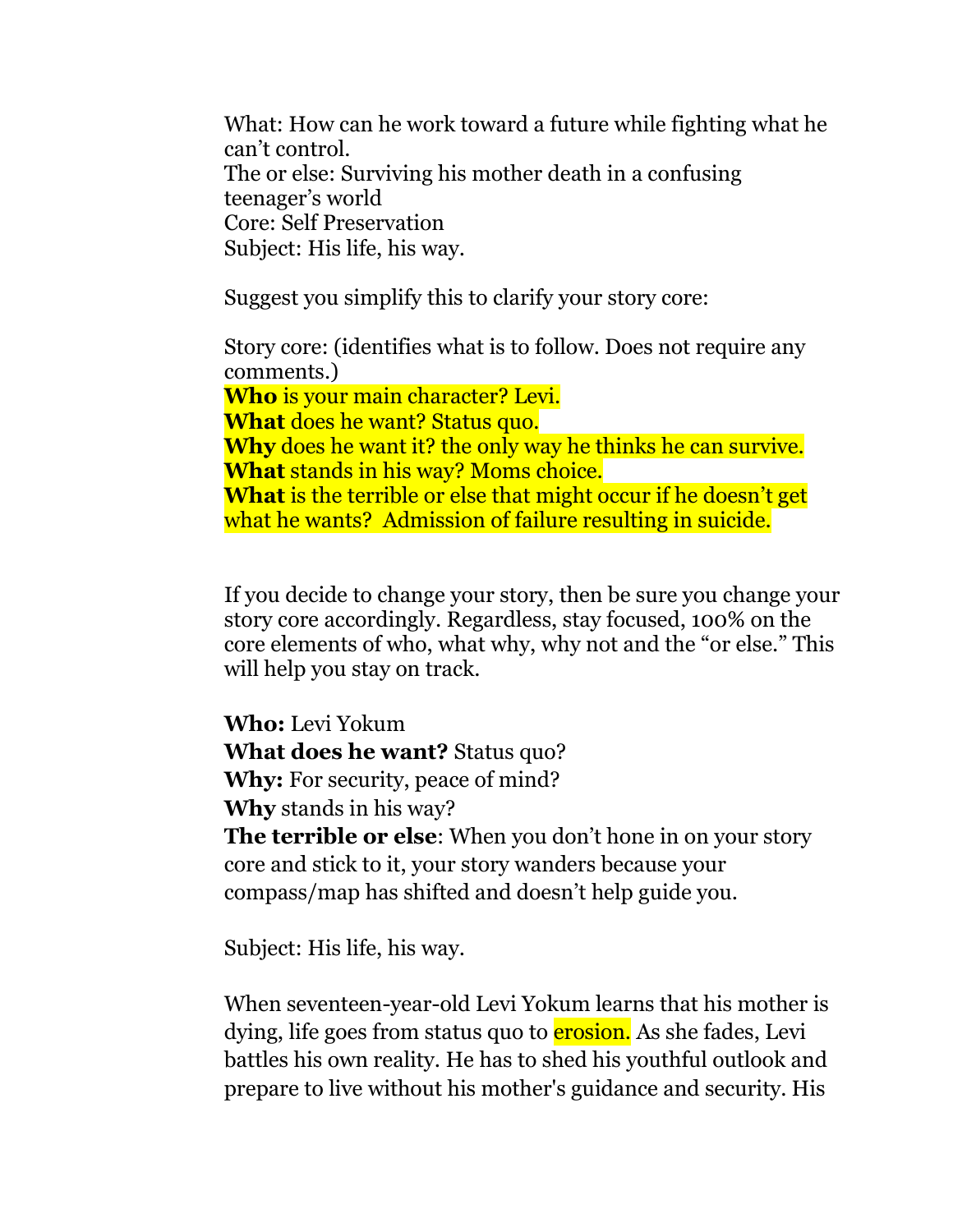anxiety leads him to make irrational decisions. Will denial, narcotics, and his fear of abandonment be his solution?

Levi's mother's decision to accept death over medical intervention triggers an avalanche of drastic changes in him. A septic spore of confusion, denial, and blame oozes out from the once gentle son and he builds a wall between them. After her death, he's thrown into his new world of reality, and her gift of education and support is no longer around, terrified, he has to rely on his adolescent mind. With alcohol and drugs so easily available, no questions asked, will suicide be his own self preservation and land him in a box beside his mother?

(Same as end of first paragraph.

Plus, this paragraph is slight. Doesn't tell much about the story. This traces to lack of clarity about your story core. )

Completed at \_\_\_\_\_ words, "One Eighty" will appeal to readers of "Fault in our Stars" and "Thirteen." My background includes three years as a reporter for the Salt Lake Valley Journal. For seven years, I've been an active member (and past vice president and president) of the Utah RWA (Romance Writers of America) and participate in Society of Childrens Books Writers and Illistrators, the Utah League of Writers and Absolutely Writers as well as two critique groups. Thank you for your time and consideration. Doree Anderson doree.anderson.com (358)

SYNOPSIS: Currently Under Construction.

# ONE EIGHTY ::: Here is my revised POV in Levi's words. Chapter ONE

Bad news is that phone call in the middle of the night, not between second and third period class.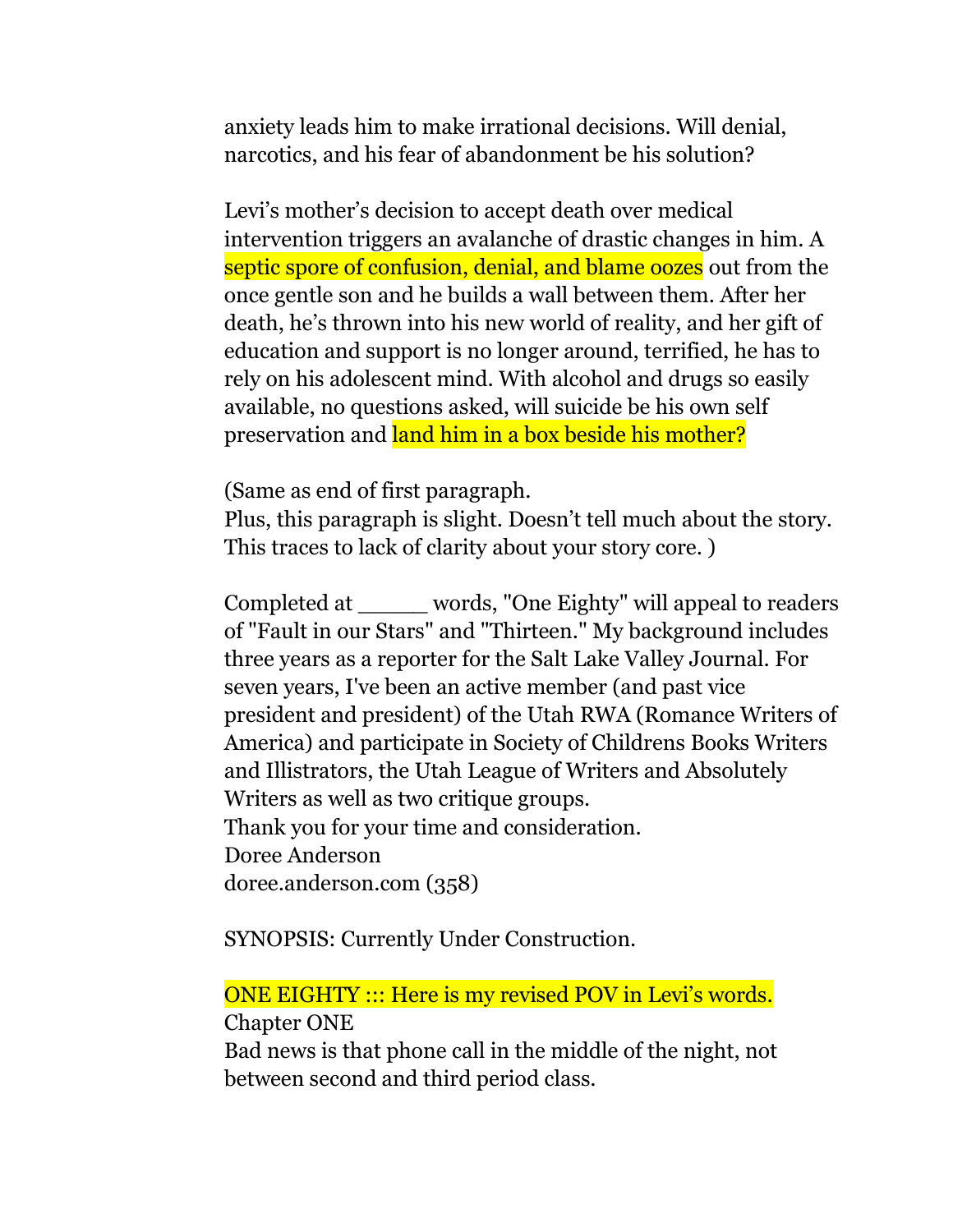When my cell phone vibrated, I pulled it out of my pants' pocket and answered it. I do that. I space out checking the caller ID. My best friend says it's because I think I'm all that. Yeah, okay, maybe. So, after scratching my head, and concentrating on the voice, it knocks me over. The man on the other end is my mom's doctor.

He expresses the importance of having a conference with mom's family without spelling out a thing. I stripped the skin off my tires as I peel out of the high school's parking lot and drove to the hospital.

Yesterday, I flirted with the girl at the reception desk. I contemplated asking if she'd like to catch a movie. Maybe hang out for a few hours. But, as I'd dashed past her, her cuteness had morphed to a nightmare.

"There's no running in the hospital, Mr. Yokum."

I waved to her. Then, I dialed down my speed to a brisk walk. After two sets of stairs, I finally gave a slight squeal skidding into my mom's room. I walked over to her and kissed her on the forehead. "Hi. I wrestled alligators to get here, ma."

"Alligators? Ah, you really do love me, don't you?" She scrunched her nose up and winked.

"Next time, put in a request for bathing with piranhas, would ya? So, you couldn't wait to see your favorite kid, eh?"

"Oh honey, I'm sorry. I'd hoped this could have been put off until later today."

I shrugged. "No worries. I didn't have any tests."

She patted a hand against my face. I froze. Okay now that was new. "Uh, are you okay?"

After a quick shake of her head, she refocused on me? "Of course I am. Why?"

"Since when do you pat me on the cheek?"

"Why don't you sit down. Stryker's on his way. Then we'll talk with the doctor."

I sank down onto the small recliner provided for the patients. The stupid thing's tiny and doesn't even recline all the way back. Granted I'm six-foot-three and weigh around 200 pounds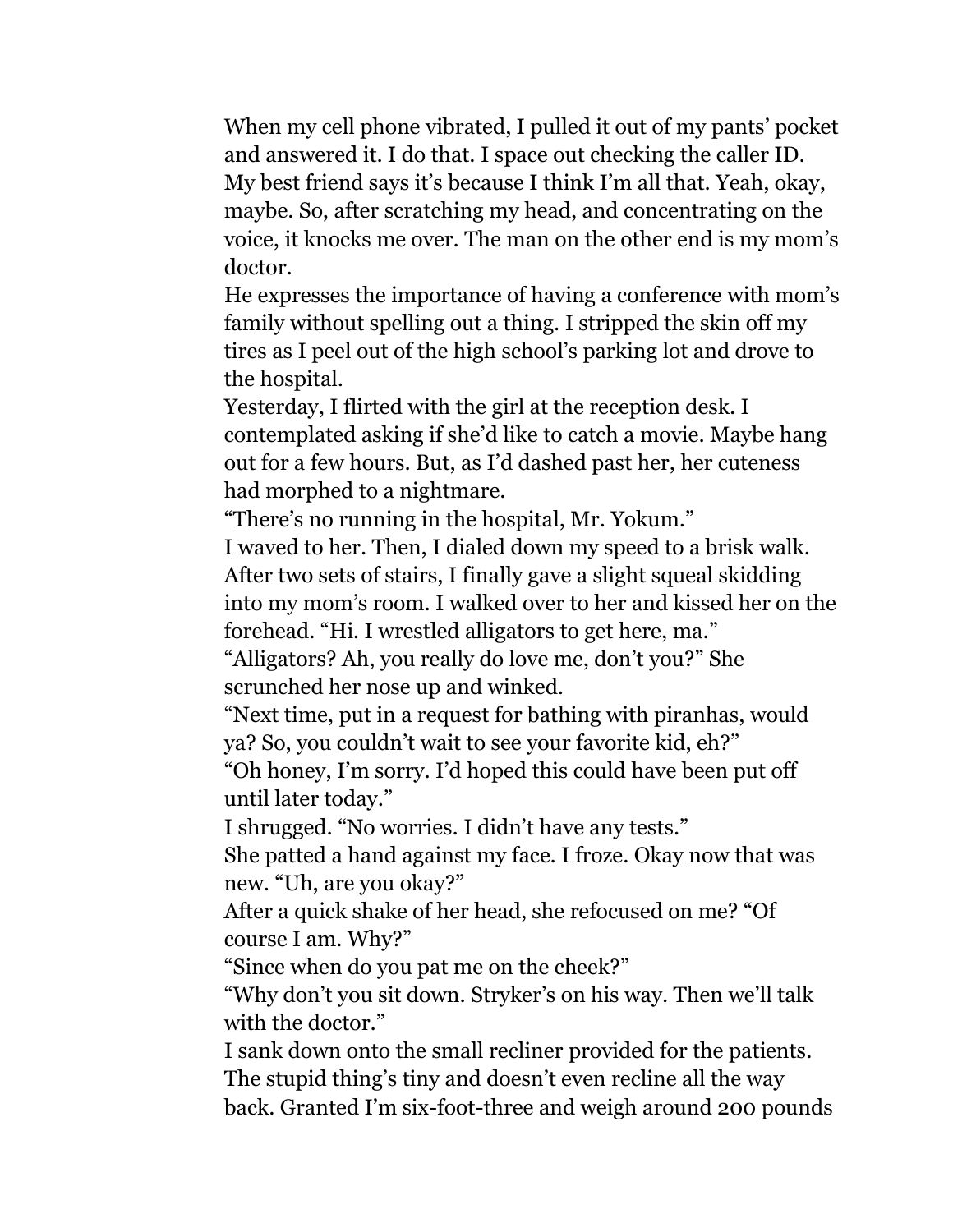during football season so any chair is usually on the tight side, but these are torture.

"Why are we including Stryker?" Granted, they're engaged, but I still see light at the end of her escape tunnel. When there's no I'm reply at look her way and cringe . Not from my question, but because I noticed the contrast between my mom's white surgical bandage on her neck and her skin. She always tanned during the summer, but I'd never noticed that it faded to a yellowish color. It's a good thing that Southern Utah had just stepped into its hot months so that she could fix her coloring.

When Stryker Winston walks into a room, everyone knows it. I smell him. He wears loud perfume. Mom and her girlfriends say that it's because he carries himself so well. He's tall, dresses sharp and commands his audience. He's a salesman, I think he's supposed too. My problem is, I'm always on guard or waiting for something to happen, I don't know what, when ever he's around.

He almost mimics me to a tee when he approaches my mom. He leans down and kisses her on her forehead and then asks her how she feels.

"So much better now that you're here."

Excuse me while I put my finger down my throat and pretend that I'm choking. Immature, for sure, but then, I'm sixteen. Stryker's smiles at her, the type that doesn't quite reach his eyes. "I'm a little tired, babe. I just gotten home from a sales meeting in Arizona when I received your Doctor's phone call. Will this take long?"

"No sweetheart, I just wanted you to have an update. This way you can ask any questions and have the benefit of receiving the answers straight from the horse's mouth. Sort of speak." Stryker's turned my way so I grinned up at him.

"Is that the only chair?" he asked.

I shrugged. "Seems like."

"Well, you're a kid, get out of it and give it to me."

"Yeah, no. Get your own. I'm already sitting here."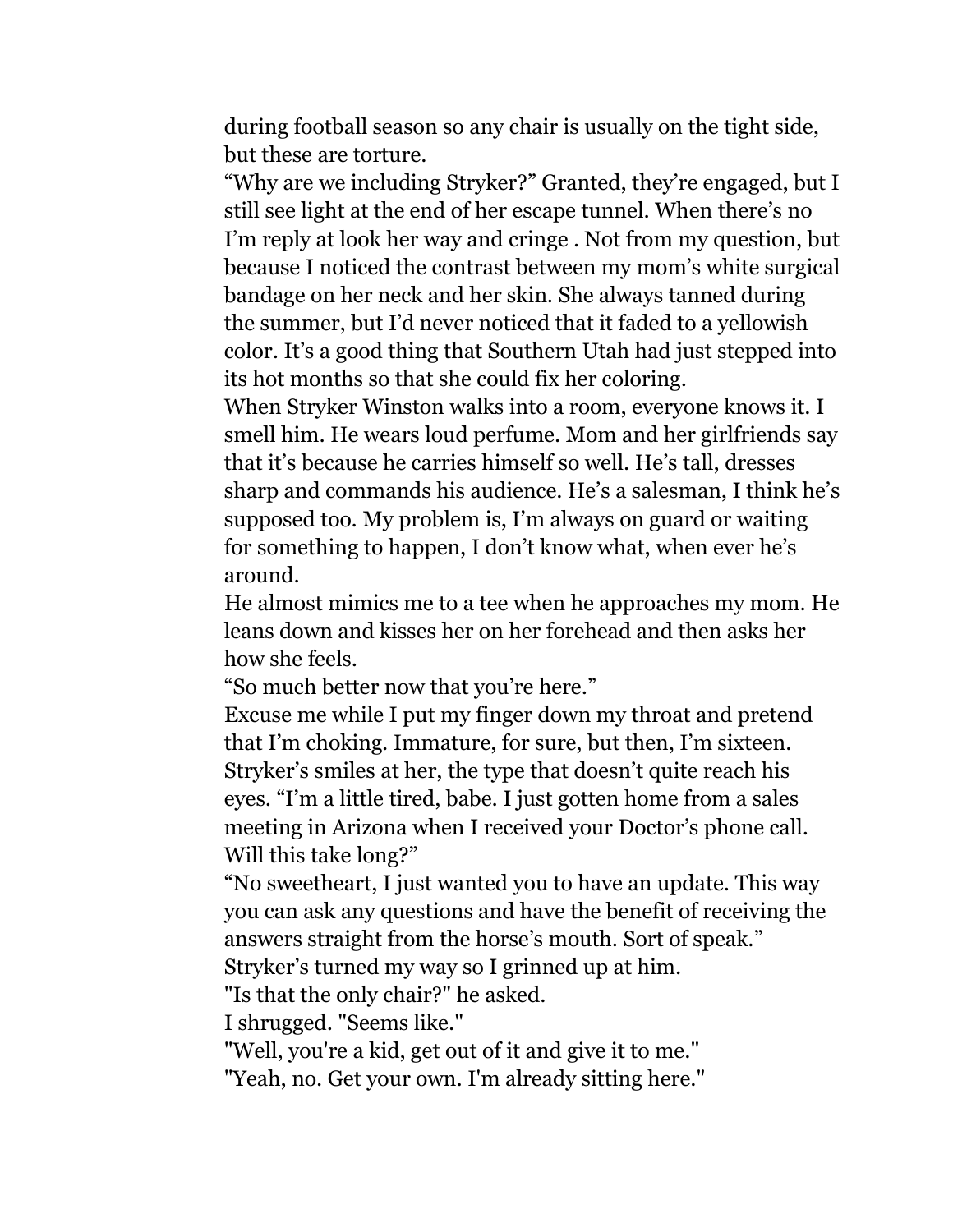"Gentlemen, please. It's a chair. Stryker, Levi's been sitting here only a short time."

Stryker looked ready to explode but must have thought better of it. Instead, he bent down next to me, and growled. "It's obvious your mother neglected teaching you manners."

I didn't answer because it would take caring, and I didn't. Stryker returned, pushing a large recliner that I figured he'd stolen from somebody's office. It was way too nice for a patient's room.

Missing your own manner's much, moron. I glared at Stryker as he placed his chair so that it would be on the other side of my mother's bed. Which meant with the layout of the small room, I had to move my chair over by the doorway. Real special douche! "Oh good, I see the family is all here." Dr. Stempson's words pulled me out of my mental whining. "I have your blood results, and the markers from your biopsy, Camille."

"Is it what I expected? Has it returned?" Mom asked. My bottom lip fell. "What? Wait" I shifted my eyes from her to him, and back to he. "Markers? You−you expected? I'm so confused. Wasn't this about the tumor against her carotid artery and everything went splendid?"

"This is from some blood work that they did when I went in for my oncology follow-up. It was done prior to this hospital stay. So, honey, they did a biopsy last night and sent it to pathology." "Let's review her results and then work on a course of action,

son." The doctor offered in a soothing tone.

A voice that skittered up my back like a spider and jumped down my throat, silky strings of webbing wrapping around my insides.

Son? My blood boiled. "Fine, please. I apologize for my intrusion, not!"

Dr. Stempson cleared his throat.

Mom tilted her head at me and gave me the pithiest eyes I'd ever seen. I rolled my own back at her.

"We'd like to do another liver biopsy. I know that we've gone with a double mastectomy as well as chemo and radiation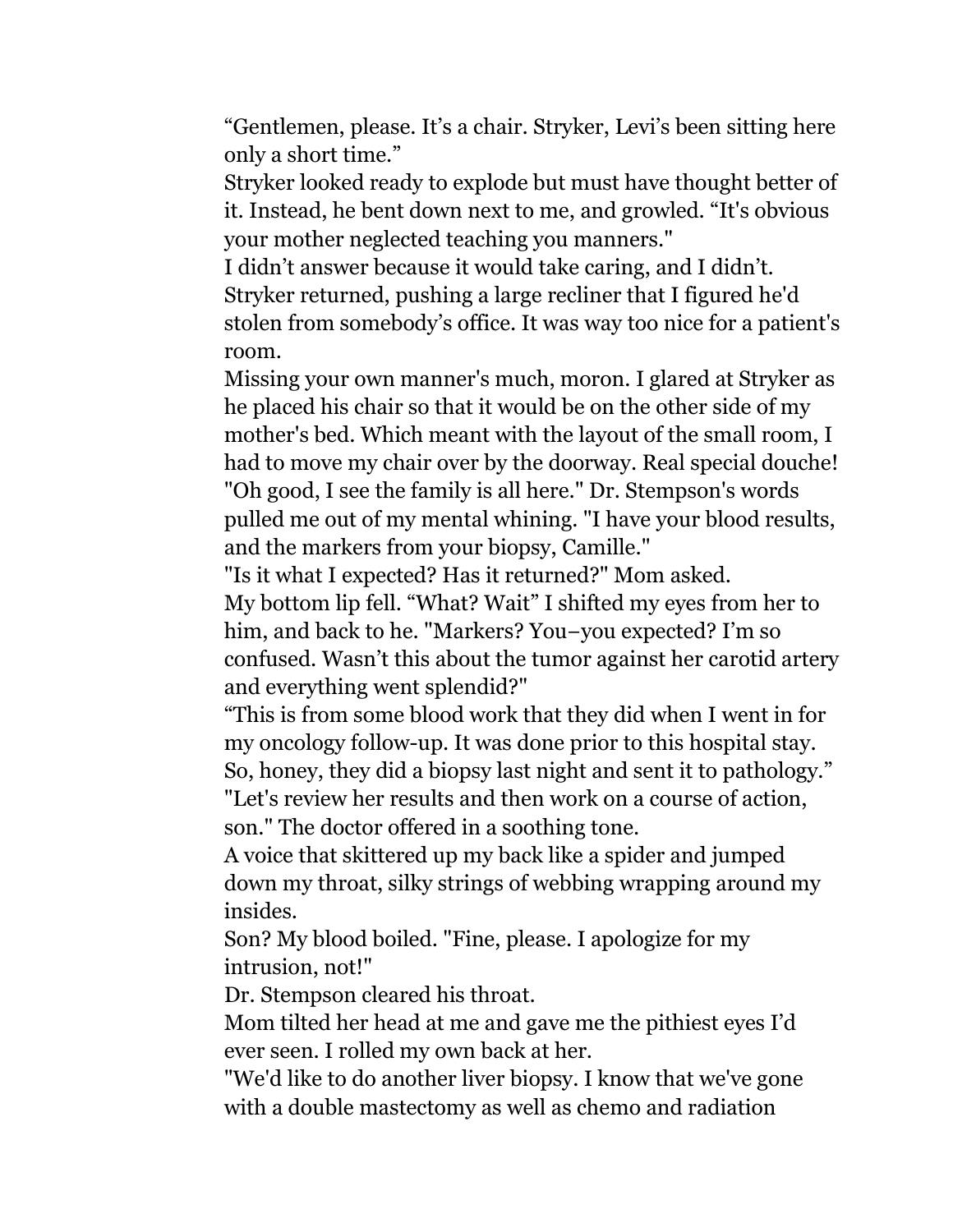before. Although attacking it with both methods might lengthen your quantity of life, it's not a guarantee." Dr. Stempson nodded. His words were disheartening. Levi felt like he'd been dropped into a tub of hot tar and he needed to figure out what was going on. What in the hell were they talking about? His mom sighed. A long and deep sigh that caught the full attention of everyone. "I'm not going to do anything this time." "What?" The question came from the men. My voice, being the loudest.

"First, can I get this spelled out in English? I'm new at this." Stryker demanded before he performed a concerned pacing routine.

"I apologize." Dr. Stempson gave CJ a peculiar glance. I felt like the suction cups of an octopus were sticking to every organ inside me and pulling them up to my throat. Any second now, I was going to cough my innards, out. Yah doc, I wanted to raise up my own middle finger in the air. Me too.

"They've found cancer on my liver." Mom spoke out clearly. "And you're not going to do anything about it?" I snapped my mouth shut only to keep the nausea from breaking loose. Mom sat up with her hands folded, one on top of the other in her lap. A small smile on her lips. "If you remember, Levi, I was so sick the last time that I prayed that I could die. I lived in hell. You worried yourself to damn near nothing. Surgery before radiation and that zapped me. It left me drained. I couldn't work. I couldn't do a damn thing. I had to rely on you for everything.

Honey, I've been through this twice. And both times, I'd been assured that it was clear, only to be told that, 'Oops, sorry, those little buggers hid and turned up elsewhere.' This time there is no easy fix. Besides spreading, liver cancer has a poor survival rate no matter what type of treatment is administered. I'm not leaving this world in poverty and you, living out on the streets because the medical team thinks that trial and error at a horrific cost is the right way to go."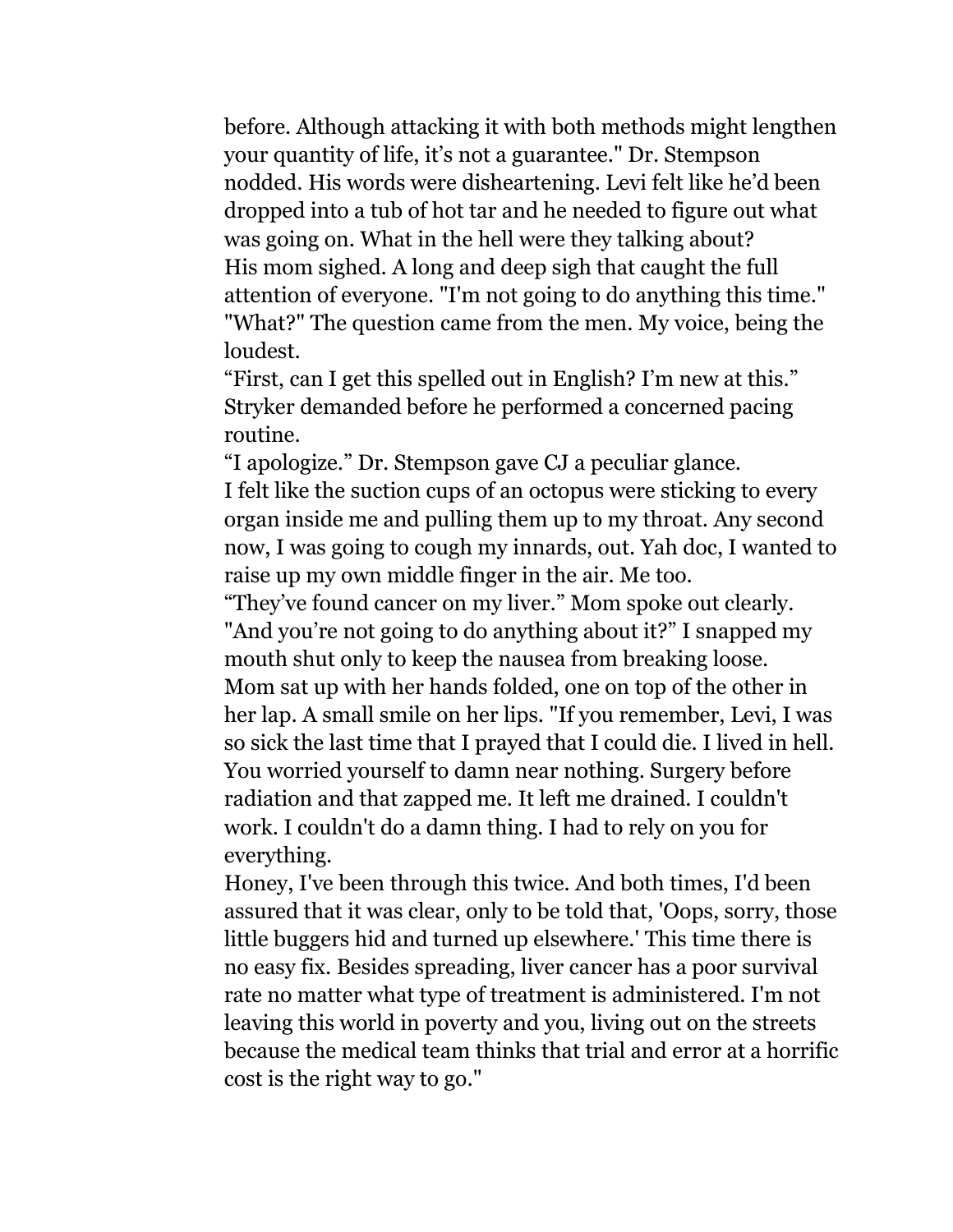Listening to her describe her time with breast cancer took me back. Moments worse than others. I recalled crying behind my bedroom door so she wouldn't hear. So, at that moment, yeah, I guess I did understand her. But, there's also when she got stronger. Why wasn't she thinking about then? "Mom, we're older now, wouldn't medicine and technology have developed since then?"

"They are doing some excellent things these days," Dr. Stempson jumped in. "Yes, But Levi, your mother has a rare and rapid form of liver cancer that has attached itself to several areas. Although there is a chance, Camille, that if Levi's a match, we can take some of his liver and implant it in you. The liver is a fantastic organ and can replace itself. If we were then, to concentrate on radiation for the other areas, there may be a chance that you could survive."

"Take it. Take whatever you need. It's yours." I interrupted. Who wouldn't jump all in if they had an opportunity to keep their mom alive. Totally awesome, right? I could save her. "Levi, you wouldn't be able to play football this coming year. No

practice." his mother stopped him.

"So?" I snapped.

"She's right, Levi. No strenuous activity. I wouldn't be able to release you." Dr. Stempson agreed.

"Mom, football is a game. You're my mother." Why was she fighting me?

"Levi, you're not a match, besides he can't guarantee it would be successful, and football is your chance at a scholarship. Your future."

"Mom, nothing is more important to me than saving your life." I couldn't see through the wall of tears. (Tears welled up in my eyes.) Why wasn't she listening. What the hell?

"Levi, honey, the money would drain us. Besides, you're . . ." "Levi?" This time, the doctor's voice had carried over

everyone's. "I'm sorry I brought it up, You and your mother aren't a match. I should have read further into her chart." "Why the hell not?" I hiccupped.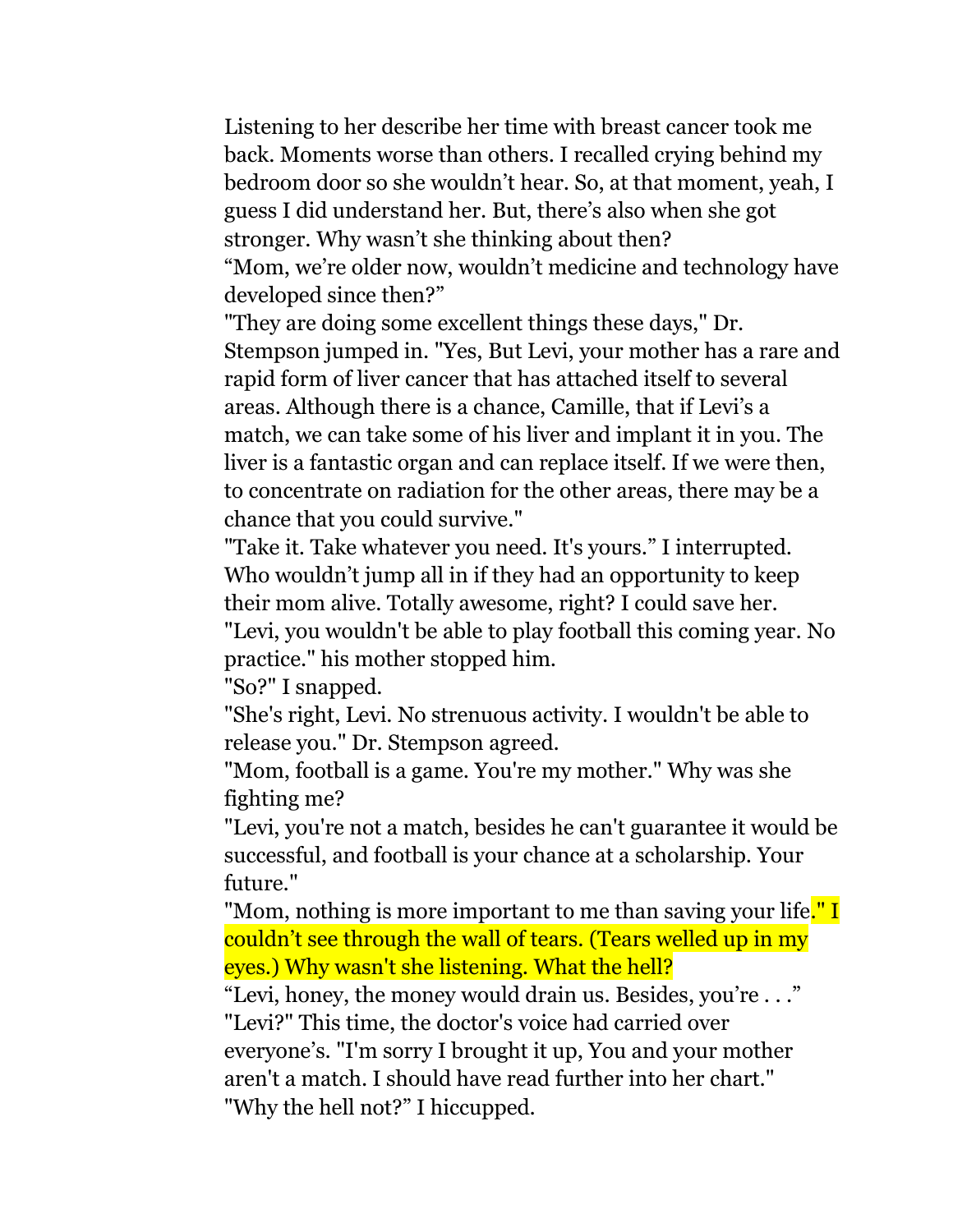"Because, your mother has AB Negative blood. You, son, are a B positive."

An unstoppable trail of tears raced down my cheeks, I whipped my head toward Stryker. "We haven't heard anything from you."

My comment: Nice job with your first draft of first person. How do you feel about it?

Question: If mom has a boyfriend, doesn't Levi have someone to turn to for guidance? Or support? Or? This is a bit confusing since the query focuses on how alone Levi

First 350 words need to grip and motivate the agent to keep on reading. It begins the moment he finds out. No preface. She's dying. And won't fight it medically. This is a heck of a shock for a teenager.

Less description and more emotion will hold the reader's attention. Otherwise, it's not clear you are going and the opening lines sound like back story instead of the moment Levi's story begins.

Question/comments?

He needs to her out of her death wish. Can he? He needs to figure out how to convince her that his needs are more important than her choice of death.

From Vicki: about step dad. Is this another obstacle he has to face, the possibility of another adult in his life.

Same situation with her mother. Trying to encourage her to fight to see grandson grow up. Never said about me. Did try to say about the rest of the family. You're

Doree: bring up about how this impacts mom and dad. What about Christmas, or vacations or ?? Graduation celebrations.

From Janet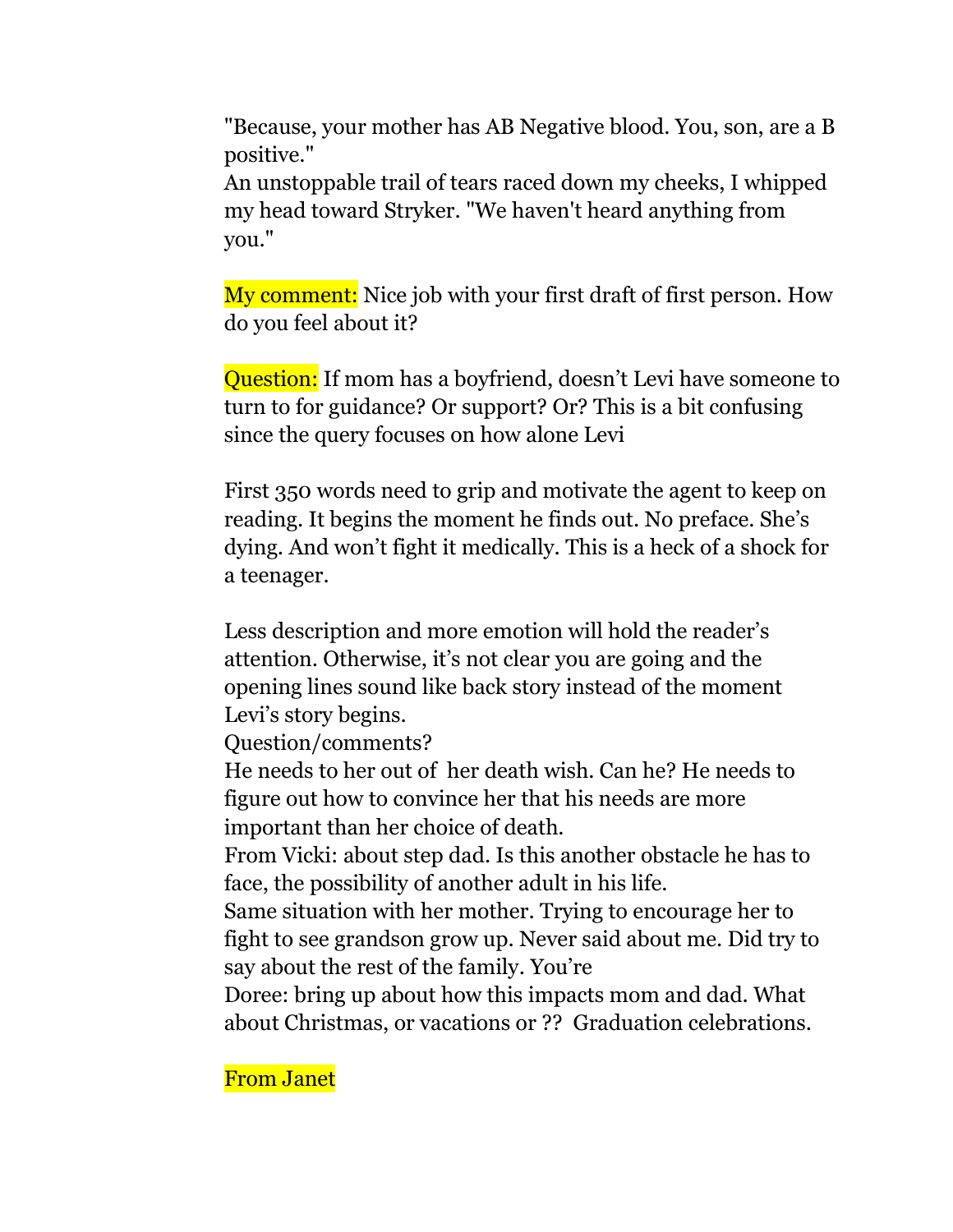#### SUBJECT LINE: Glass Promises

Professor Grace Stone is an orphan and the offspring of an illicit affair. She revels in the birth of her newborn daughter and is happily married (or so she thought) until her husband and his mistress are killed. Four years later, the pressures of single motherhood are multiplied with Lily's demands to "find her a daddy." Grace suppresses her fear of heartbreak and begins to date. Attracted to Beau, another victim of a cheating spouse, they begin a steamy relationship.

At a ritzy charity event, Grace's uncanny resemblance to her dead mother causes a brawl. The humiliating incident leads to the identities of her deceased father and his living relatives. Complications arise when she is not welcomed by one newfound member and sleeping with another, her cousin Beau. But it is Lily who suffers when Grace is labeled a bastard. The little girl is later terrorized by another child in an effort to drive Grace from the family. Is the drama and struggle worth it, especially when Beau is forced to choose between her and his hostile sister? Grace initiates a campaign to find a pathway into his love-scarred heart. She must win acceptance from the entire family for both her sake and Lily's. Will Grace succeed or suffer another landmine of pain and loneliness?

This 67,000 word completed romance, titled GLASS PROMISES, won third place in the 2016 Royal Palm Literary Award competition. I am a member of the Florida Writers Association, Romance Writers of America, Florida Romance Writers, Coral Springs Writers Group, and an assistant chairperson for the annual Coral Springs Literary Festival.

Synopsis: not read. Focus on the query first. Professor Grace Stone's father and husband were men who made glass promises. Her unknown father was one of her dead mother's married lovers. Grace's husband was a philanderer.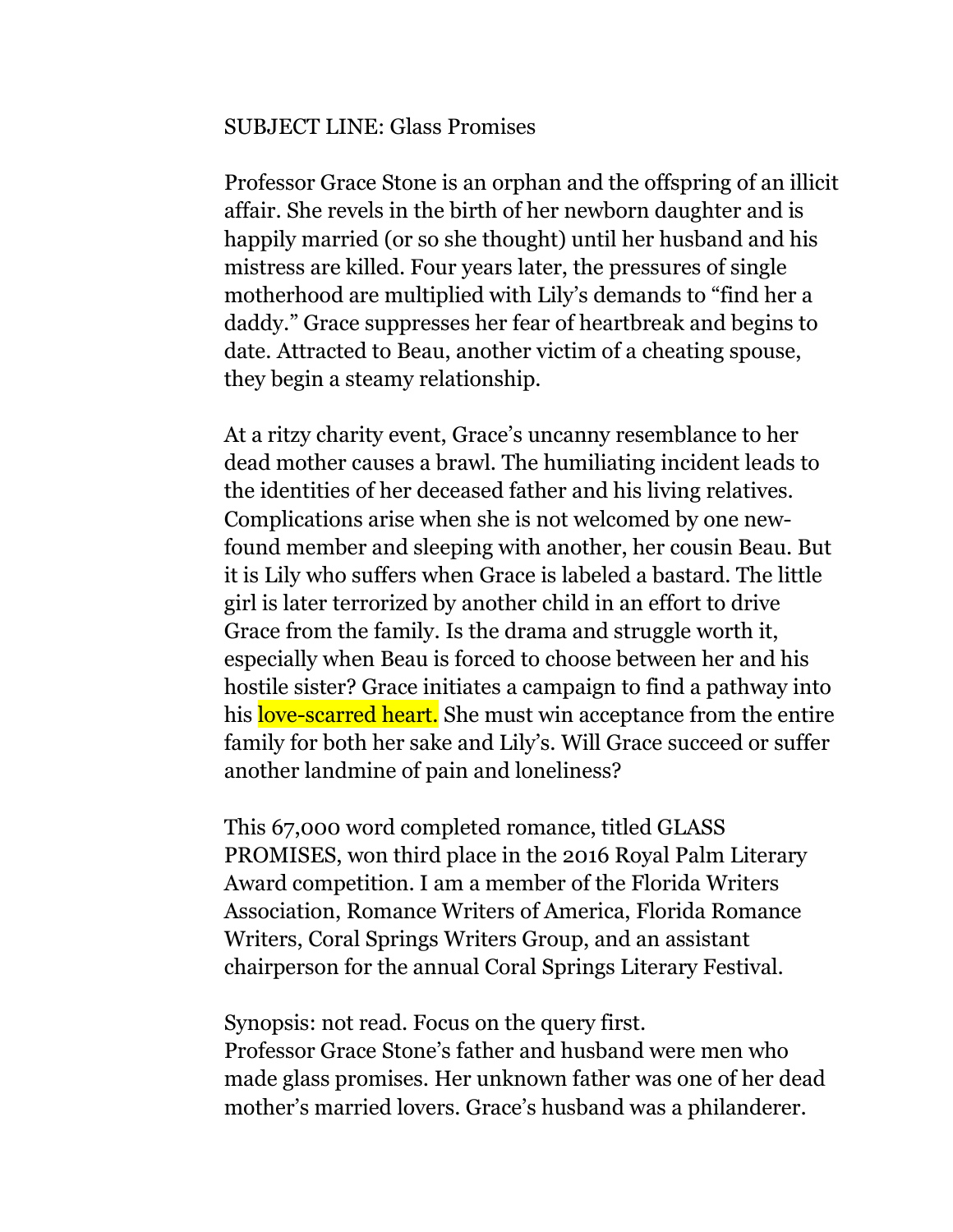When she is widowed with an infant daughter to raise, Grace obtains a PhD in record time. Four years later, she has a tenured position, close friends, and a mortgage-free home. Life is good—until Lily lobbies hard for a daddy. Despite fears of vulnerability and rejection, Grace cannot deny her child the love of a father.

She reenters the world of man-woman relationships with speed dating. A few weeks later her car is totaled by a steel beam and Grace encounters the owner of the company responsible. Beau is one of her rejected five minute speed dates. He meets sweet, precocious Lily and is captivated by the little girl. After Beau assists Grace with the purchase of a new vehicle, they become intimate—in her garage—on the trunk of his car. Appalled by the loss of control she has nurtured and exercised for years, Grace shuts down the relationship. Beau's patience and genuine feelings for Lily, compel her to give him another chance. At a premier Boca Raton fundraiser, a man with Alzheimer's mistakes Grace for her mother. The frightening incident discloses the identity of her dead father and a biological connection to Beau's stepmother. Grace is welcomed into the family by everyone except his sister, Gen, who views her as an illegitimate interloper. Gen's marital problems and dislike of Grace creates an estrangement with Beau and the family. When Grace professes her love, Beau reveals the emotional scars inflicted by his ex-wife and an inability, or unwillingness, to risk love again. Much like her mother as the other woman, Grace becomes an outsider with her lover and their mutual relatives. With no hope of a future commitment from Beau, she ends the relationship.

She and Lily are invited to the family's Thanksgiving dinner. Grace worries about what Gen might say or do and what will happen when she sees Beau. Although there is some tension and awkwardness, the get-together goes well until Lily is terrorized by Gen's daughter. Afterward, Grace questions her long-held desire for an extended family. Despite the holiday drama, she still loves Beau and her warts-and-all relatives.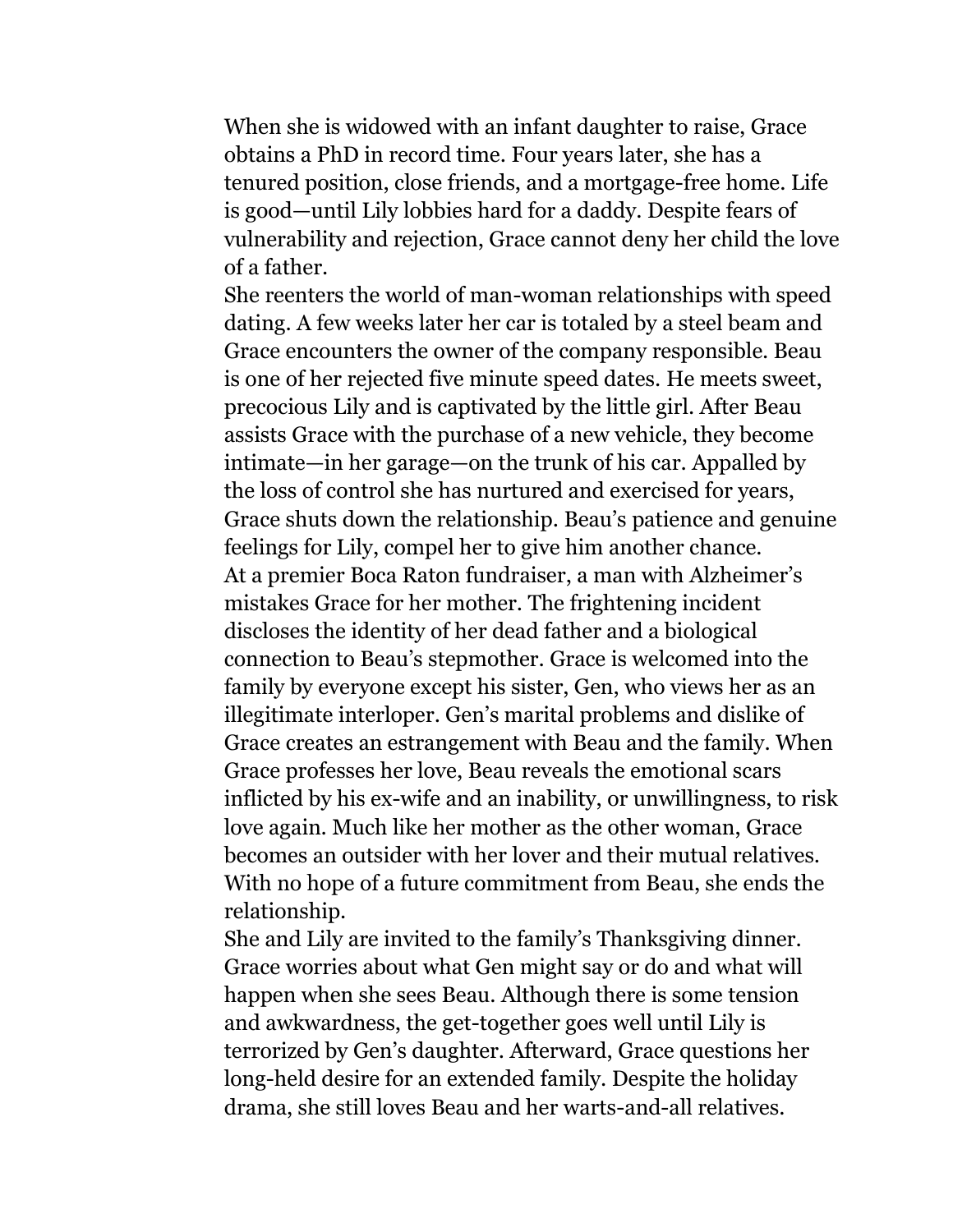Grace initiates a campaign to win Beau's love. Using her intelligence and her mother's tricks-of-the-trade she appeals to Beau's masculine desires with flirtations and food. Grace supports Gen as another woman survivor of marital infidelity and wins her grudging acceptance. On Christmas Day, Lily cries when Beau gives her a new bike because "only daddies give bikes to little girls." They have a heart-to-heart talk where Lily uses child-like ingenuity on her Mr. Beau. The next day he sets out to convince Grace he loves her and is ready for a future together. At their wedding, Grace and Beau make steel-clad promises to cherish each other forever.

## Chapter 1 (372 words)

"Whoa, Dr. B! Did you hear the boom?" A male student stopped Grace as she exited the English department. "Your Beemer's been beamed."

A sonic-like detonation had shaken her office window thirty minutes ago. Grace moved past the student and hurried outside. Campus security cruisers blocked the street. A fire truck rumbled in the faculty parking lot.

Then she saw it.

The obelisk of an I-beam rose into the air. A chain attached one end to the long arm of a tower crane. A second, shorter chain dangled in the wind. The girder had pierced the middle of her BMW and folded it upward like a taco. Grace choked down a snort of hysteria as she skirted milling spectators and headed to the curb. Her dead husband's babe-mobile was impaled with the biggest phallic weapon of destruction she'd ever seen. The fireman who sprayed a chemical around the car shouted and backed away as the girder swayed in a sudden gust of wind. From a cluster of hard-hatted workers one man sprang forward and climbed into the crane cab with nimble grace. He lowered the beam toward the upturned front bumper. Metal screeched as the BMW collapsed under the weight.

Another worker in a Charvet Crane hard hat intercepted Grace when she crossed the street. "You have to stay back, Miss." With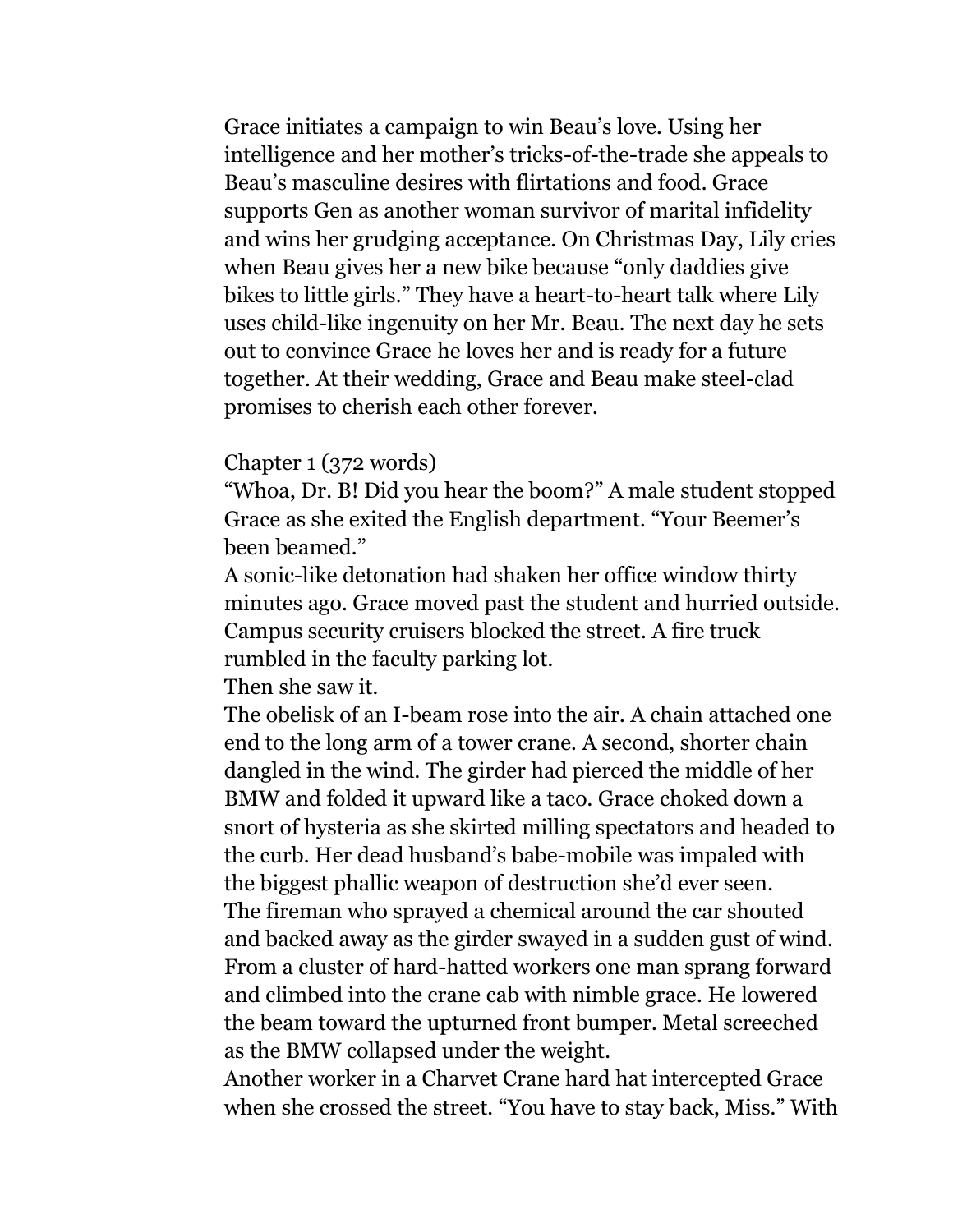his hand on her elbow, he turned her around. "Can you tell me where Dr. Black-Stone works? Is he in that building?" He pointed to the door she had exited.

"I'm Dr. Black-Stone."

His eyes widened. Without a word, he spun around and propelled her back to the scene of the accident.

Meanwhile, the hero of the moment exited the crane. With long strides toward the men, he shouted, "Where the hell is Joe? He should have been watching that beam."

A heavyset worker in a belly-strained shirt spoke. "He's getting the professor who owns the BMW."

"Goddamn it! Why couldn't the four-eyed, pencil-necked nerd have a Kia or Escort? This is a fucking disaster."

Joe halted with Grace behind the group. "Here's Dr. Black-Stone."

The boss spun around and cocked his head at her. He frowned. "Gigi?"

She forced a smile at her tenth rejected speed date. "Hello, Beau."

# Comments:

# SUBJECT LINE: Glass Promises

Professor Grace Stone is an orphan and the offspring of an illicit affair. She revels in the birth of her newborn daughter and is happily married (or so she thought) until her husband and his mistress are killed. Four years later, the pressures of single motherhood are multiplied with Lily's demands to "find her a daddy." Grace suppresses her fear of heartbreak and begins to date. Attracted to Beau, another victim of a cheating spouse, they begin a steamy relationship. This is not a tease, it's a statement. Can you revise to read like a question?

## LAST WEEK YOU WROTE:

Professor Grace Stone yearns for a family. As the offspring of an illicit affair, she never knew her father. Grace has a newborn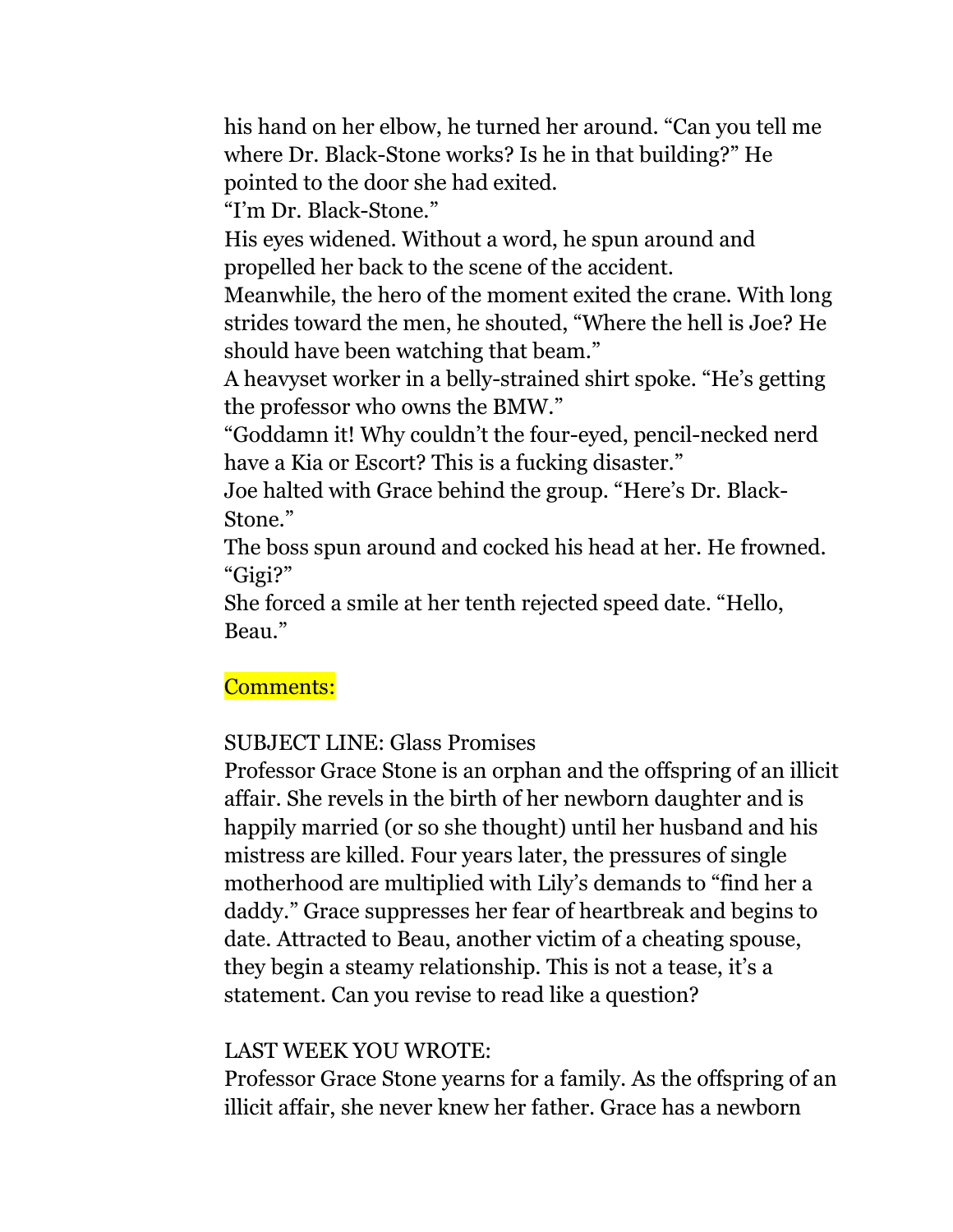daughter and is happily married (or so she thought) when her husband and his mistress are killed. Four years later, the pressures of single motherhood are multiplied with Lily's demands to "find her a daddy." Grace suppresses her fear of heartbreak and begins to date. Attracted to Beau, another victim of a cheating spouse, they begin a steamy/passionate relationship. Will Grace risk future love despite the landmine of pain she suffered in the past?

I SUGGESTED A FEW shifts of information from the first to the second paragraph which is very light.

Professor Grace Stone thought she was happily married until her husband and his mistress died in a car accident weeks before the birth of her daughter. Now four-years old, Lily lobbies for a "daddy." A product of an illicit affair, Grace never knew the identify of her father. Despite fears of betrayal, she begins to date lusty and love-damaged Beau, until . . . then tell how she discovers she's been sleeping with a family member/cousin/relative. Ask in a question?

THIS WEEK, how about a radical cut of all this back story and placing it in your second paragraph.

- Focus on Professor Grace Stone
- Raised by a single parent, never knowing her father.
- Betrayed by her husband, Grace is raising a child alone.
- Lilly lobbies for a daddy.
- Still feeling vulnerable, afraid of being hurt.
- Meets Beau, lusty and love damaged as well.
- Their attraction and love grows, until
- She discovers he's a member of the family she never knew existed. OMG she's sleeping with her cousin. Introduce cousin aspect as a question.

END OF FIRST PARAGRAPH. This will keep the agent reading.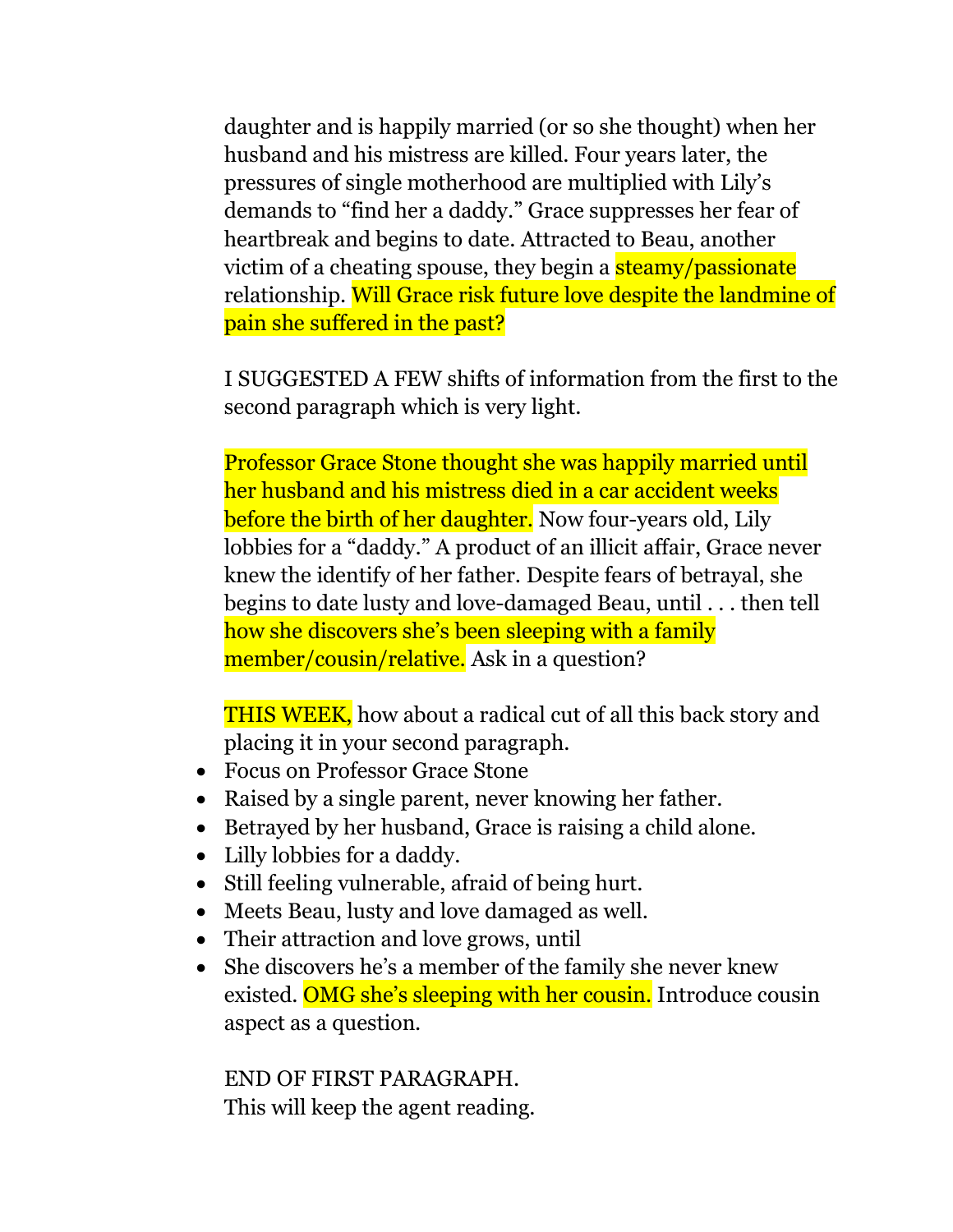Place the back story into your second paragraph to flesh it out.

#### SECOND PARAGRAPH

At a ritzy charity event, Grace's uncanny resemblance to her dead mother causes a brawl. The humiliating incident leads to the identities of her deceased father and his living relatives. Complications arise when she is not welcomed by one newfound member and sleeping with another, her cousin Beau. These two do not go together. Can you separate and make this paragraph stronger, longer, and more enticing? But it is Lily who suffers when Grace is labeled a bastard. The little girl is later terrorized by another child in an effort to drive Grace from the family. Is the drama and struggle worth it, especially when Beau is forced to choose between her and his hostile sister? Rather than walk away from the promise of a loving relationship and a daddy for Lily, Grace initiates a campaign to find a pathway into his love-scarred heart. She must win acceptance from the entire family for both her sake and Lily's. She continues to feel hesitation. Will she succeed or suffer another landmine of pain and loneliness? Is it a landmine or future of loneliness? How can you revise to make this stronger? What's at stake here? What could happen? Make the agent want to find out more. Not with declarative statements, but with a powerful "or else" this could happen. Will she make it work, become part of her family warts and all?

This 67,000 word completed romance, titled GLASS PROMISES, won third place in the 2016 Royal Palm Literary Award competition. I am a member of the Florida Writers Association, Romance Writers of America, Florida Romance Writers, Coral Springs Writers Group, and an assistant chairperson for the annual Coral Springs Literary Festival.

Synopsis: *Did not review this. Stay focused on your first paragraph.*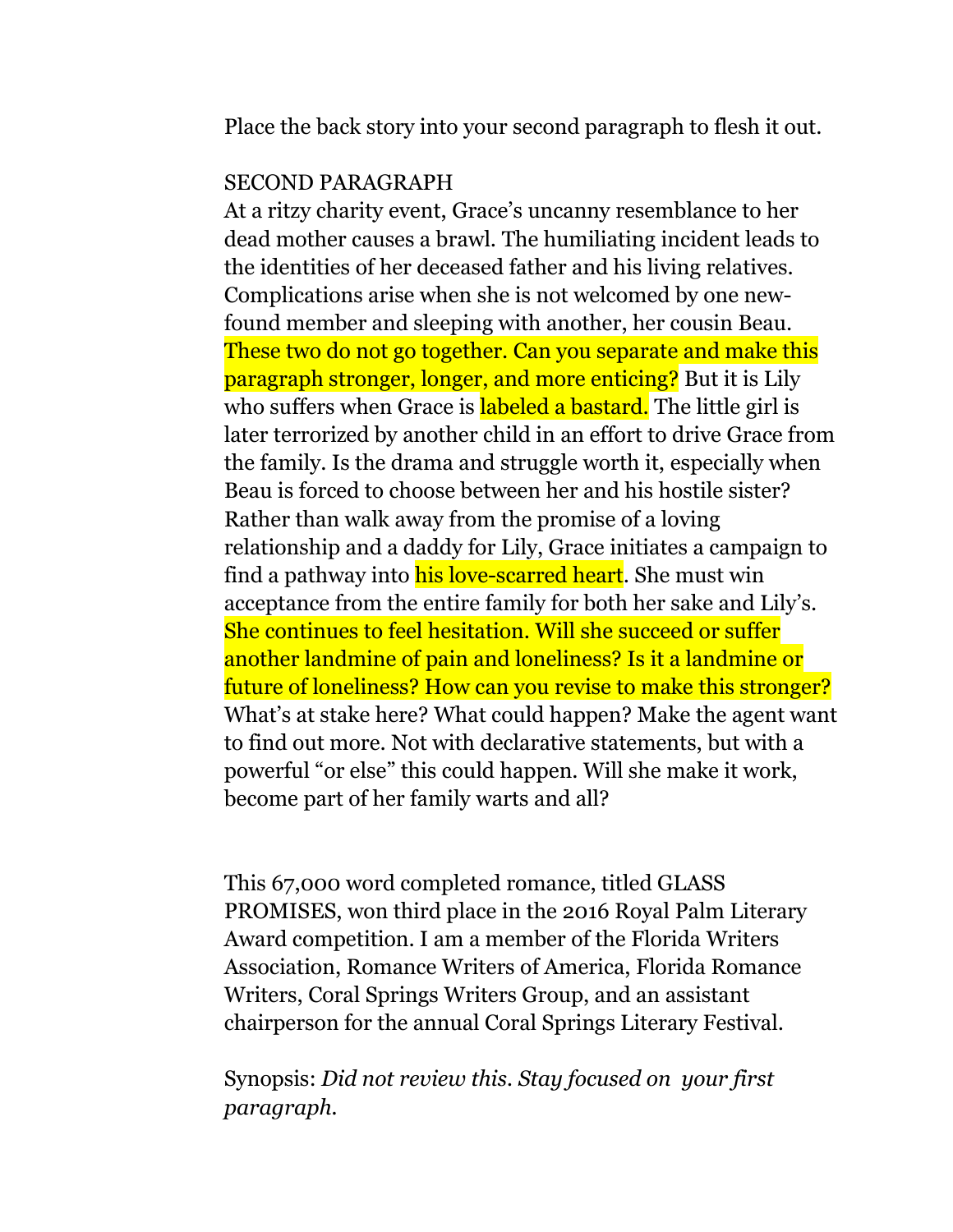Professor Grace Stone's father and husband were men who made glass promises. Her unknown father was one of her dead mother's married lovers. Grace's husband was a philanderer. When she is widowed with an infant daughter to raise, Grace obtains a PhD in record time. Four years later, she has a tenured position, close friends, and a mortgage-free home. Life is good—until Lily lobbies hard for a daddy. Despite fears of vulnerability and rejection, Grace cannot deny her child the love of a father.

She reenters the world of man-woman relationships with speed dating. A few weeks later her car is totaled by a steel beam and Grace encounters the owner of the company responsible. Beau is one of her rejected five minute speed dates. He meets sweet, precocious Lily and is captivated by the little girl. After Beau assists Grace with the purchase of a new vehicle, they become intimate—in her garage—on the trunk of his car. Appalled by the loss of control she has nurtured and exercised for years, Grace shuts down the relationship. Beau's patience and genuine feelings for Lily, compel her to give him another chance. At a premier Boca Raton fundraiser, a man with Alzheimer's mistakes Grace for her mother. The frightening incident discloses the identity of her dead father and a biological connection to Beau's stepmother. Grace is welcomed into the family by everyone except his sister, Gen, who views her as an illegitimate interloper. Gen's marital problems and dislike of Grace creates an estrangement with Beau and the family. When Grace professes her love, Beau reveals the emotional scars inflicted by his ex-wife and an inability, or unwillingness, to risk love again. Much like her mother as the other woman, Grace becomes an outsider with her lover and their mutual relatives. With no hope of a future commitment from Beau, she ends the relationship.

She and Lily are invited to the family's Thanksgiving dinner. Grace worries about what Gen might say or do and what will happen when she sees Beau. Although there is some tension and awkwardness, the get-together goes well until Lily is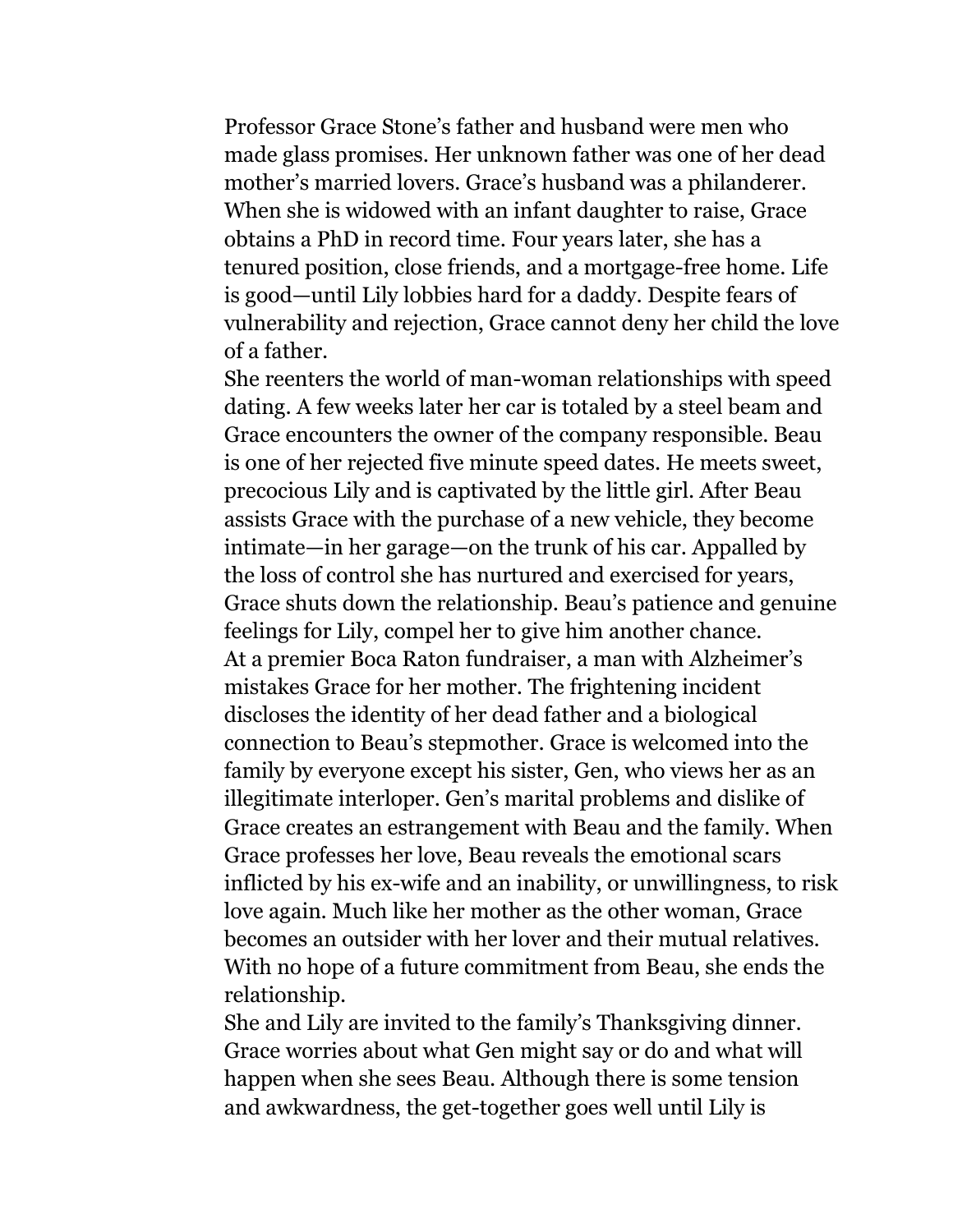terrorized by Gen's daughter. Afterward, Grace questions her long-held desire for an extended family. Despite the holiday drama, she still loves Beau and her warts-and-all relatives. Grace initiates a campaign to win Beau's love. Using her intelligence and her mother's tricks-of-the-trade she appeals to Beau's masculine desires with flirtations and food. Grace supports Gen as another woman survivor of marital infidelity and wins her grudging acceptance. On Christmas Day, Lily cries when Beau gives her a new bike because "only daddies give bikes to little girls." They have a heart-to-heart talk where Lily uses child-like ingenuity on her Mr. Beau. The next day he sets out to convince Grace he loves her and is ready for a future together. At their wedding, Grace and Beau make steel-clad promises to cherish each other forever.

#### Chapter 1 (372 words)

"Whoa, Dr. B! Did you hear the boom?" A male student stopped Grace as she exited the English department. "Your Beemer's been beamed." It's more dramatic if this kid races into her office to declare about the car.

A sonic-like detonation had shaken her office window thirty minutes ago. Grace moved past the student and hurried outside. Campus security cruisers blocked the street. A fire truck rumbled in the faculty parking lot. Do you really need this history?

Then she saw it.

The obelisk of an I-beam rose into the air. A chain attached one end to the long arm of a tower crane. A second, shorter chain dangled in the wind. The girder had pierced the middle of her BMW and folded it upward like a taco. Grace choked down a snort of hysteria as she skirted milling spectators and headed to the curb. Her dead husband's babe-mobile was impaled with the biggest phallic weapon of destruction she'd ever seen. The fireman who sprayed a chemical around the car shouted and backed away as the girder swayed in a sudden gust of wind. From a cluster of hard-hatted workers one man sprang forward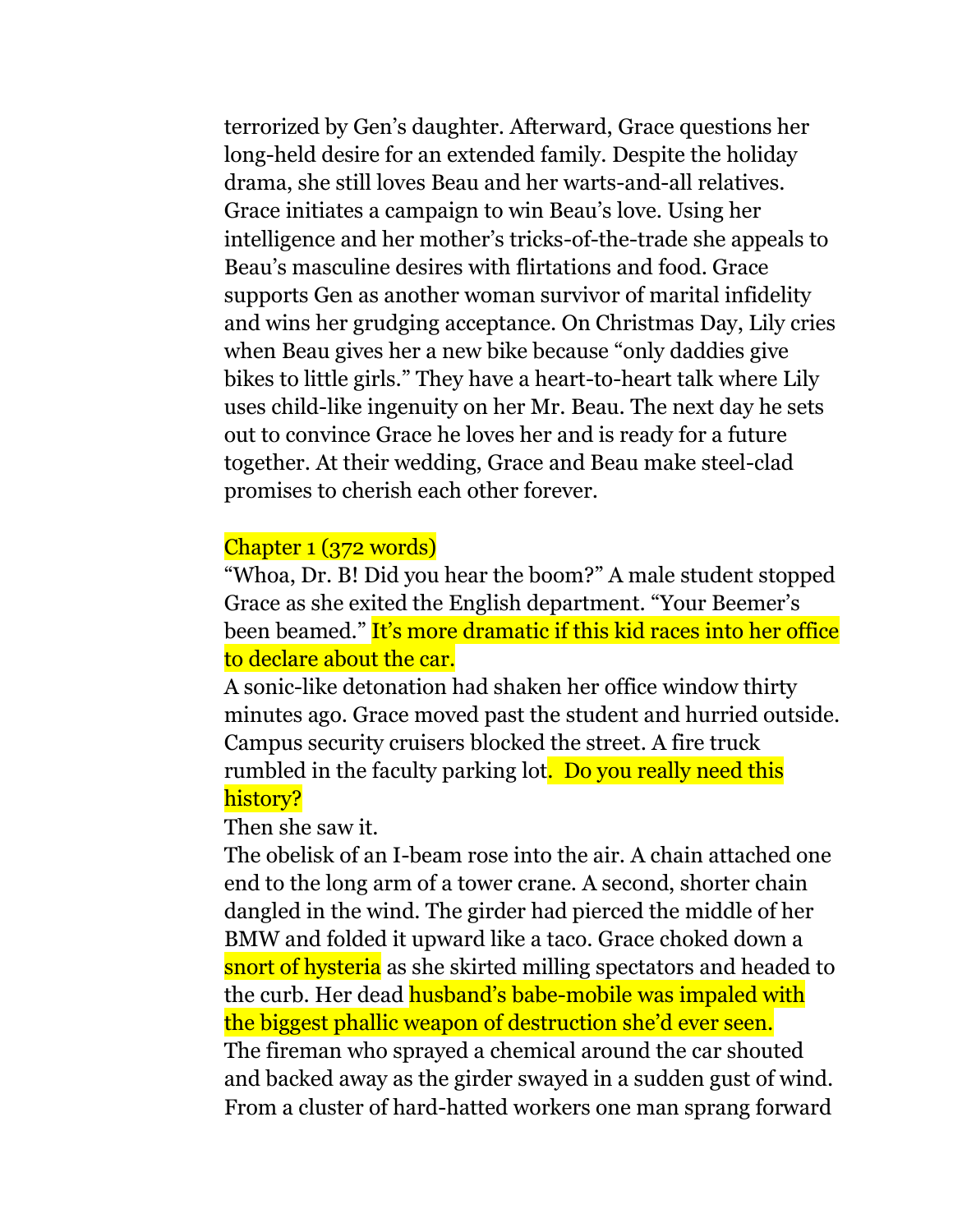and climbed into the crane cab with **nimble grace**. He lowered the beam toward the upturned front bumper. Metal screeched as the BMW collapsed under the weight.

Another *construction* worker (in a Charvet Crane hard hat) intercepted Grace when she crossed the street. "You have to stay back, Miss." With his hand on her elbow, he turned her around. "Can you tell me where Dr. Black-Stone works? Is he in that building?" He pointed to the door she had exited. "I'm Dr. Black-Stone."

His eyes widened. Without a word, he spun *back* around and propelled her toward (back to the scene of ) the accident. (Meanwhile,) the hero of the moment exited the crane. With long strides toward the men, he shouted, "Where the hell is Joe? He should have been watching that beam."

A heavyset worker in a belly-strained shirt spoke. "He's getting the professor who owns the BMW."

"Goddamn it! Why couldn't the four-eyed, pencil-necked nerd have a Kia or Escort? This is a fucking disaster." GOOD

EXPLANATION OF WHO Beau is. All guy. All business. Joe halted with Grace behind the group. "Um . . . boss, this is Dr. Black-Stone."

The boss spun around and cocked his head, frowning as he peered into her face. (at her. He frowned.) "Gigi?"

Would love a bit of sexy description of Beau, the eyes, the muscles, his height, and a stubble of a beard.

She forced a smile at her tenth rejected speed date. "Hello, Beau."

Next week: Clarify Homework:

Linda, Make a list of 3 agents, why you chose them, and the path you took to find them.

Doree, Redefine story core. Revise first and second paragraph. Janet, revise first and second paragraph of query and make some changes to first chapter, some cutting and adding more description of Beau.